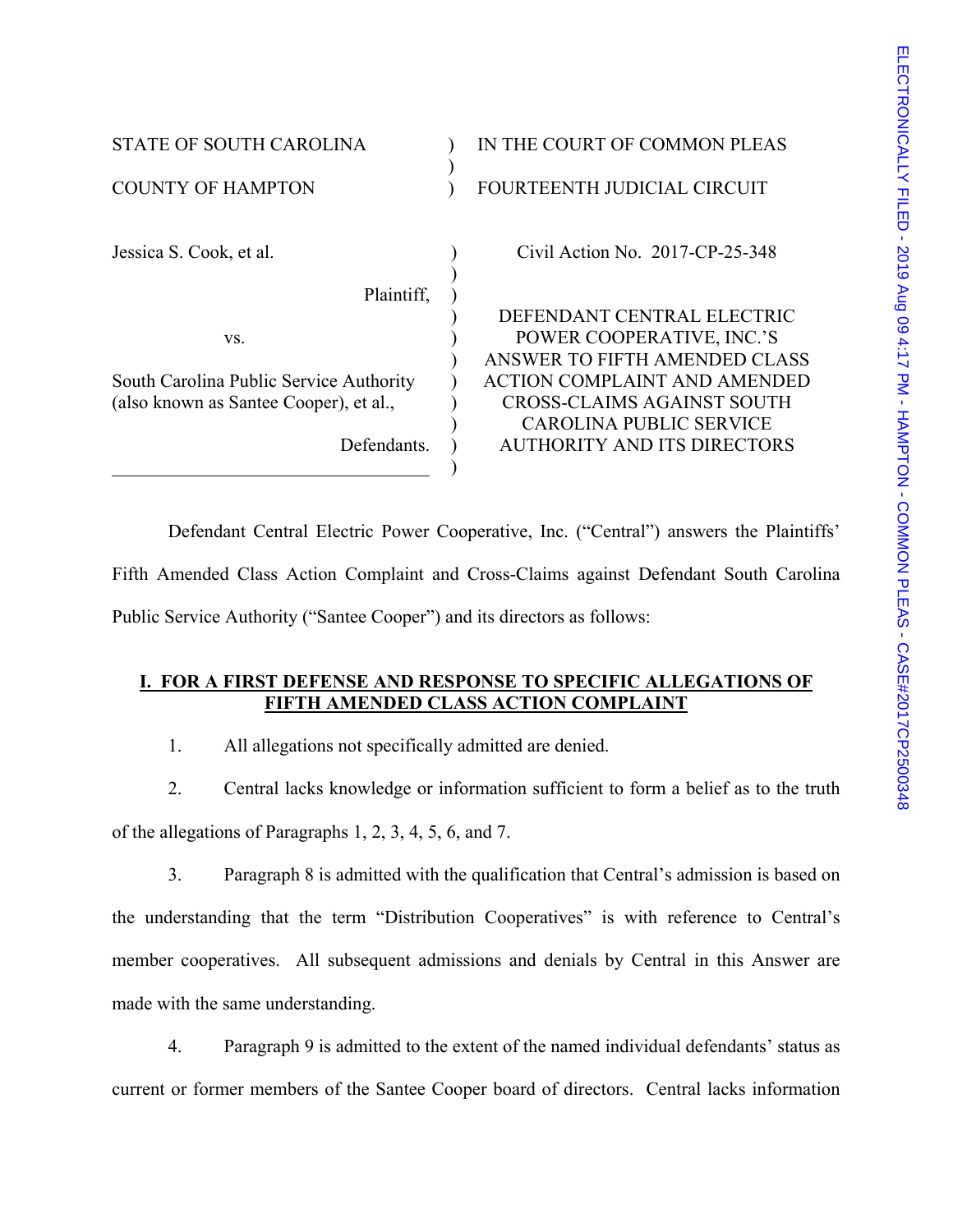sufficient to form a belief as to the respective involvement of each of the named individual defendants, and therefore denies the remainder of Paragraph 9.

5. Paragraph 10 is admitted to the extent of Central's status as a South Carolina nonprofit corporation that does business in counties throughout South Carolina, including Hampton County. Answering the remaining allegations of Paragraph 10, Central admits the existence of the referenced web page and craves reference to the same for its complete contents.

6. Paragraphs 11, 12, 13, and 14 are admitted.

7. Paragraph 15 is admitted upon information and belief.

8. Answering Paragraph 16, Central admits that Defendants Santee Cooper, Central, Palmetto, and SCE&G are engaged in the sale of electrical power to their respective customers and admits that sale of electrical power is pursuant to contracts that are performed, in whole (Palmetto) or in part (Santee Cooper, Central, & SCE&G), in Hampton County.

9. Central lacks knowledge or information sufficient to form a belief as to the truth of the allegations of Paragraph 17.

10. Paragraph 18 sets forth legal conclusions to which no responsive pleading is required.

11. Answering Paragraph 19, Central admits SCE&G's and Santee Cooper's separate decisions to construct and to abandon construction of two new nuclear reactors at the V.C. Summer facility ("V.C. Summer Project"), and admits the Fifth Amended Complaint relates, in part, to those decisions. Central lacks information or knowledge sufficient to form a belief as to what prompted the individual Plaintiffs to file this action.

12. Paragraph 20 is denied upon information and belief.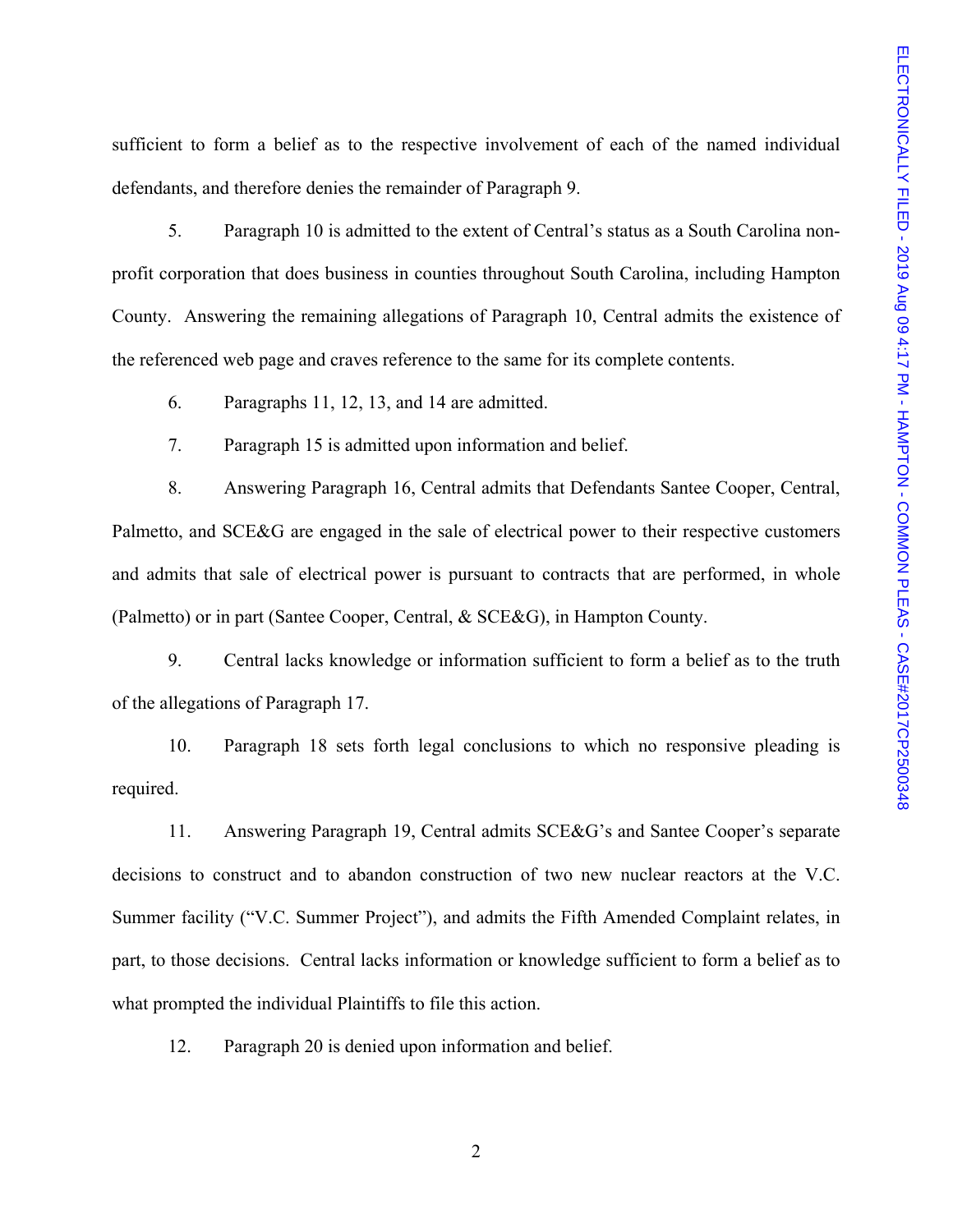13. Answering Paragraph 21, Central admits Santee Cooper distributes power that is used in all 46 counties in the State of South Carolina, admits that Central is a wholesale purchaser of power from Santee Cooper, admits that Central is Santee Cooper's largest customer, admits that Central supplies power to its member cooperatives which in turn supply power to their members who, collectively, are located in all 46 counties in South Carolina, and admits that Santee Cooper also supplies power directly to retail customers. Any remaining allegations are denied.

14. Paragraphs 22, 23, 24, 25, 26, 27, and 28 are admitted upon information and belief.

15. Answering Paragraph 29, Central admits that as early as 2009 Santee Cooper was aware that the increased base load it would receive from a 45% ownership interest in the V.C. Summer Project was not needed to serve Santee Cooper's foreseeable demand, admits that Santee Cooper was including in its costs of service to its customers, including Central, charges for this increased base load that Santee Cooper would receive from its 45% ownership interest in the V.C. Summer Project, and admits these charges were passed on to Central's member cooperatives. Central lacks information sufficient to form a belief as to the truth of the remaining allegations of Paragraph 29.

16. Paragraphs 30, 31, 32, 33, 34, 35, 36, 37, and 38 are admitted in substance upon information and belief.

17. Answering Paragraph 39, Central admits that Santee Cooper was aware that the amount of base load it would receive from a 45% ownership interest in the V.C. Summer Project was unnecessary. Central lacks sufficient information or knowledge sufficient to form a belief as to the remaining allegations of Paragraph 39.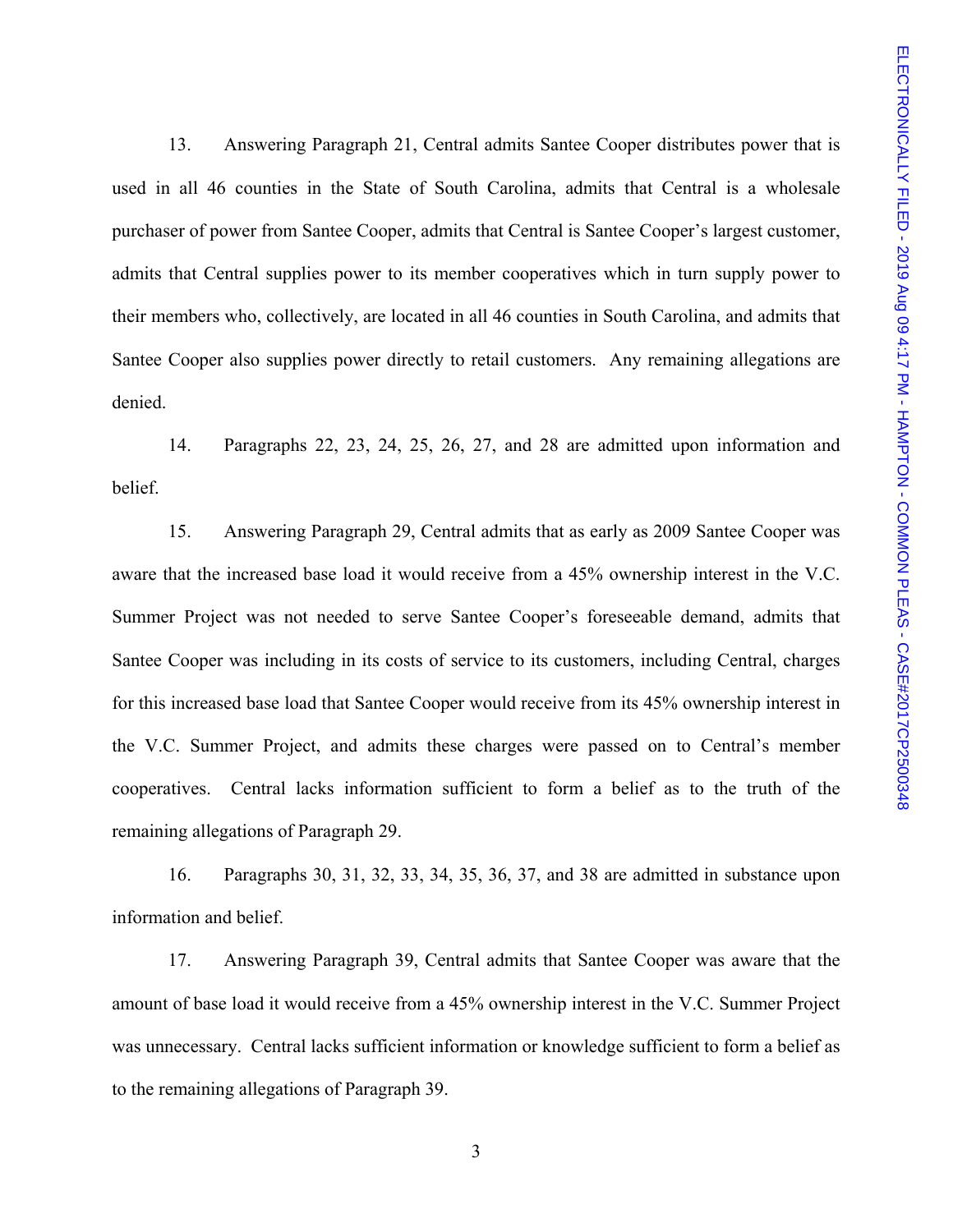18. Paragraph 40 is admitted.

19. Answering Paragraph 41, Central admits the V.C. Summer Project was commenced, admits that Santee Cooper incurred financing costs for the V.C. Summer Project, and admits that costs associated with the V.C. Summer Project were passed on to Central, which costs were passed on to Central's member cooperatives. Central admits upon information and belief allegations regarding engineering review of the Project.

20. Paragraph 42 is admitted.

21. Paragraphs 43 and 44 are admitted upon information and belief.

22. Paragraphs 45, 46, 47, 48, 49, 50, and 51 are admitted.

23. Answering Paragraph 52, Central admits that the V.C. Summer Project continued to experience cost overruns and delays and admits that an external review of the V.C. Summer Project concluded that the V.C. Summer Project was mismanaged by the parties with management responsibility, which parties did not include Central. Central denies having control over the V.C. Summer Project and denies any wrongdoing as alleged or implied in subparts f., g., l., and o. Central objects to the remaining allegations of Paragraph 52 because these subparts do not comply with the pleading requirements under the applicable South Carolina Rules of Civil Procedure, specifically Rule 8(a) ("short and plain statement") and Rule 8(e) ("Each averment of a pleading shall be simple, concise, and direct."), and Central cannot reasonably be expected to respond to three pages of single-spaced text addressed to the conduct of other parties.

24. Answering Paragraph 53, Central admits that costs associated with the V.C. Summer Project were passed on to Santee Cooper's customers, including Central, and admits that these costs passed on to Central were in turn passed on to Central's member cooperatives.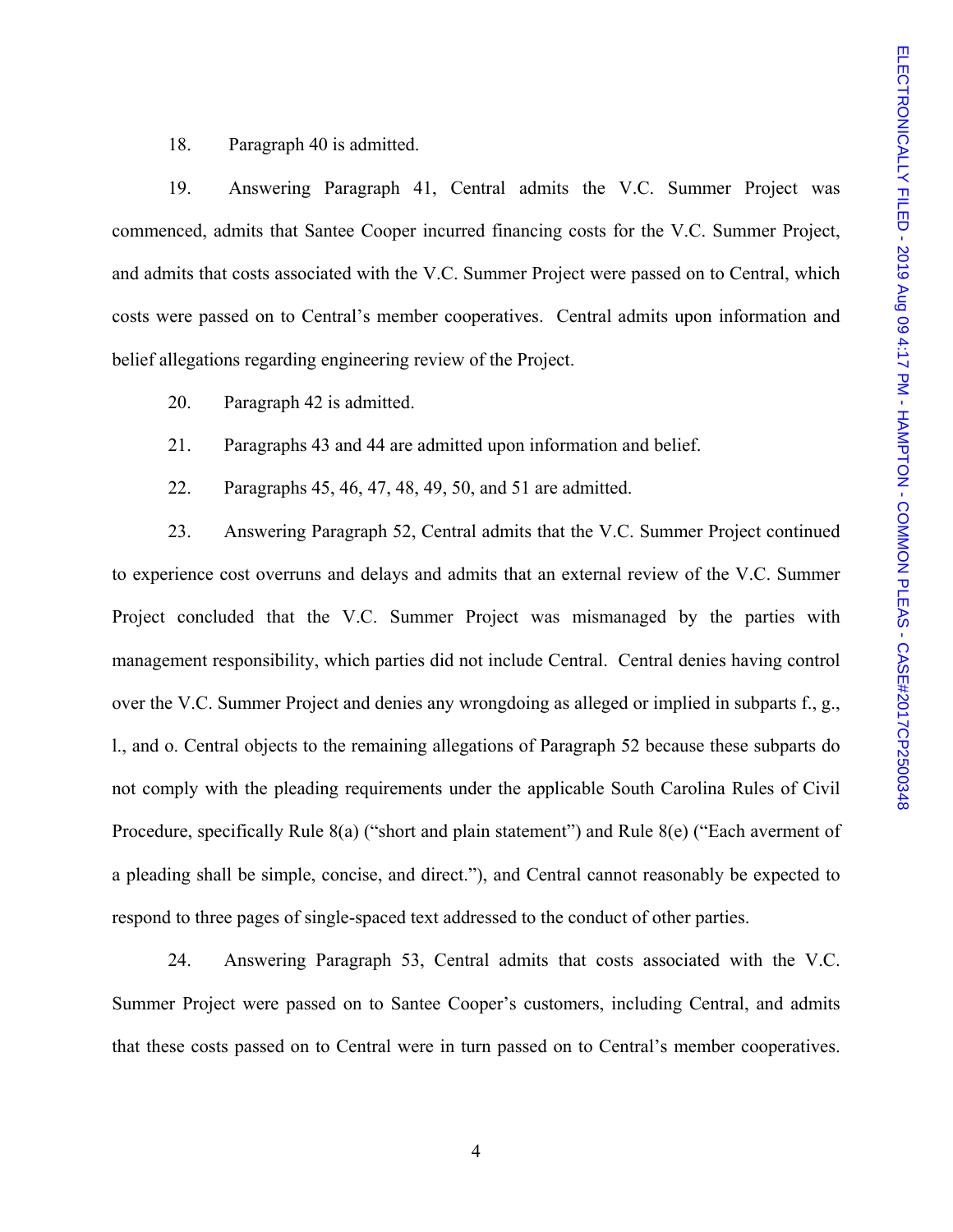Central lacks information sufficient to form a belief as to what portion of these costs were passed on to the member cooperatives' members. Any remaining allegations are denied.

25. Answering Paragraph 54, Central admits that it is a wholesale purchaser of power from Santee Cooper, admits that Central is Santee Cooper's largest customer, admits that Central supplies power to its member cooperatives which in turn supply power to their members, admits Central is subject to the governance provisions of the Electric Cooperative Act, S.C. Code Ann. § 33-49-10, *et seq*., and admits that, pursuant to the contract between Central and Santee Cooper, Central is entitled to comment on Santee Cooper's decisions.

26. Answering Paragraph 55, Central admits it has contractual and statutory responsibilities to its member cooperatives. Central denies the remaining allegations of Paragraph 55 to the extent that they allege that Central's contractual and statutory responsibilities owed to its member cooperatives are also owed directly to its member cooperatives' members.

27. Paragraphs 56, 57, 58, 59, 60 and 61 are denied.

28. Answering Paragraph 62, Central admits the allegations of mismanagement by the SCANA Defendants. The remainder of Paragraph 62 asserts legal conclusions as to another party to which no responsive pleading is required by Central.

29. The substance of Paragraphs 63 and 64 is admitted upon information and belief.

30. Paragraphs 65, 66, 67, 68, 69, 70, 71, and 72 are admitted.

31. Paragraph 73 is denied as to Central.

32. Paragraphs 74, 75, and 76 are admitted.

33. Central lacks information sufficient to form a belief as to the truth of the allegations of Paragraph 77.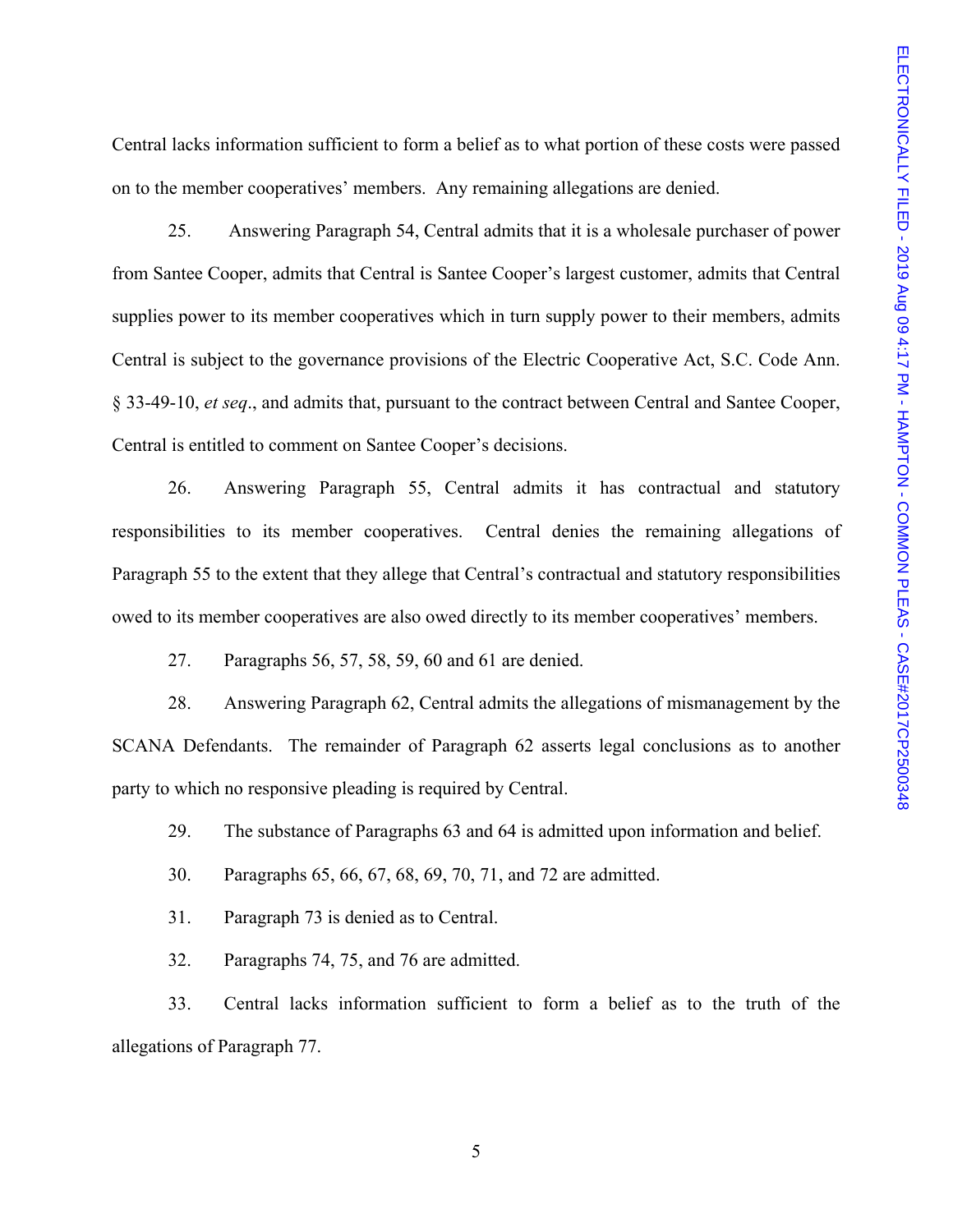34. Answering Paragraph 78, Central admits that Santee Cooper's direct and indirect customers, including Central, will receive no use, service, commodity, or other benefit from the abandoned V.C. Summer Project, and admits that Santee Cooper's stated intent is to shift the entire cost of Santee Cooper's 45% ownership interest in the abandoned V.C. Summer Project to Santee Cooper's direct and indirect customers, including Central.

35. The substance of Paragraph 79 is admitted upon information and belief.

36. Paragraph 80 is denied as to Central.

37. Paragraphs 81, 82, and 83 do not contain averments to be admitted or denied.

38. Answering Paragraph 84, Central admits that the prerequisite in Rule 23(a)(1), SCRCP, is satisfied because the class as defined is so numerous that joinder of all members is impracticable. The remaining allegations of Paragraph 84 are denied.

39. Paragraphs 85, 86, 87, 88, 89, 90, 91, 92, 93, 94, 95, and 96 are denied.

40. Answering the incorporated allegations of Paragraph 97, Central incorporates the preceding admissions and denials as if fully restated.

41. Paragraph 98 and 99 do not set forth averments to be admitted or denied.

42. Answering Paragraph 100, Central admits that Santee Cooper exceeded its statutory authority by imposing rates that included costs associated with the V.C. Summer Project, and admits that Santee Cooper's direct customers, including Central, should have that portion of the rates refunded to them. Central denies the remaining allegations of Paragraph 100.

43. Answering the incorporated allegations of Paragraph 101, Central incorporates the preceding admissions and denials as if fully restated.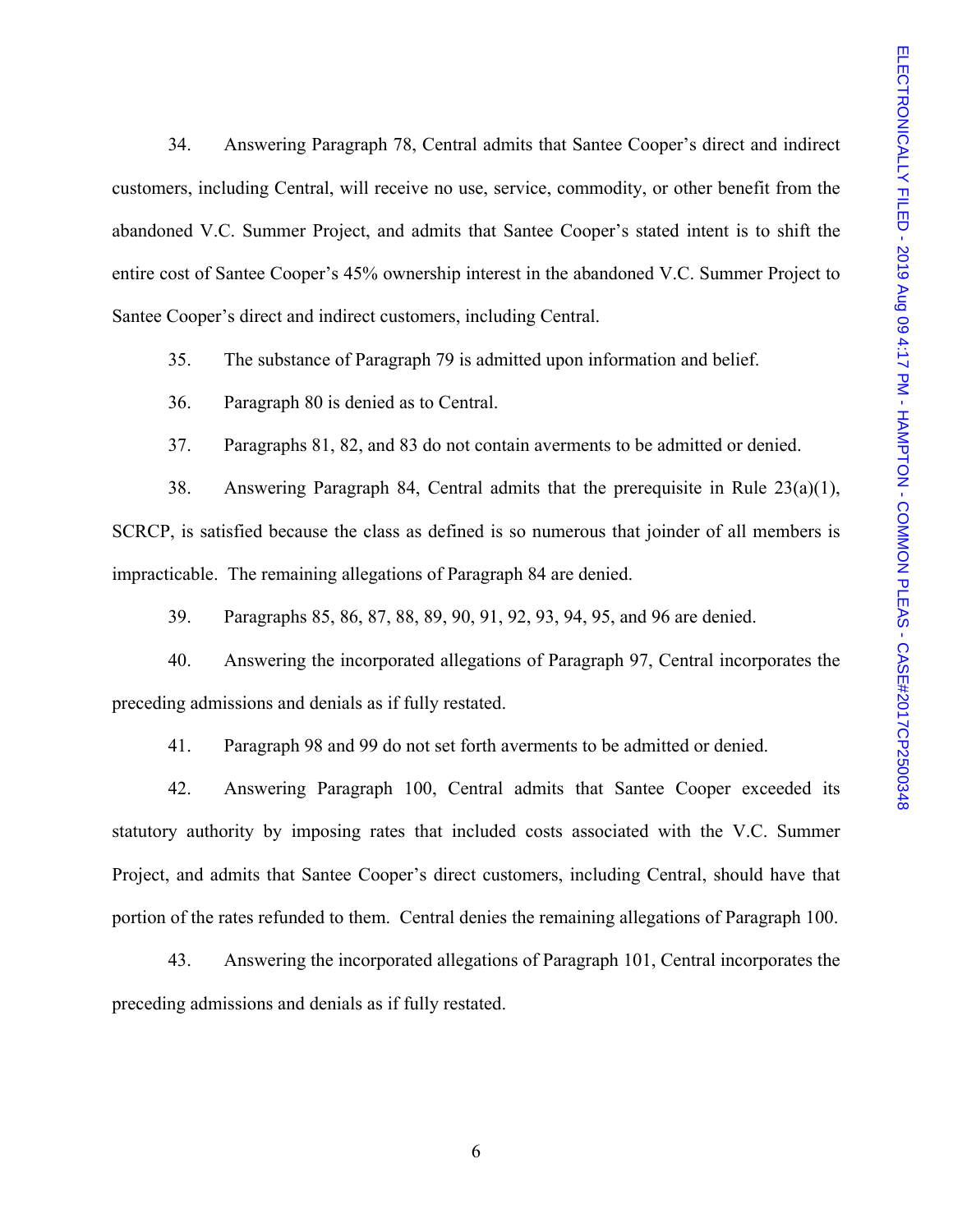44. Paragraphs 102, 103, 104, 105, 106, and 107 set forth an alleged cause of action by the Plaintiffs specific to Santee Cooper's board of directors and requires no response by Central.

45. Answering the incorporated allegations of Paragraph 108, Central incorporates the preceding admissions and denials as if fully restated.

46. Paragraphs 109, 110, 111, 112, 113, 114, and 115 set forth an alleged cause of action by the Plaintiffs specific to Santee Cooper's board of directors and requires no response by Central.

47. Answering the incorporated allegations of Paragraph 116, Central incorporates the preceding admissions and denials as if fully restated.

48. Paragraphs 117, 118, 119, 120, 121, and 122 set forth an alleged cause of action by the Plaintiffs specific to Santee Cooper and requires no response by Central.

49. Answering the incorporated allegations of Paragraph 123, Central incorporates the preceding admissions and denials as if fully restated.

50. Paragraphs 124, 125, 126, 127, 128, 129, and 130 set forth an alleged cause of action by the Plaintiffs specific to Santee Cooper and requires no response by Central.

51. Answering the incorporated allegations of Paragraph 131, Central incorporates the preceding admissions and denials as if fully restated.

52. Paragraphs 132, 133, 134, 135, and 136 set forth an alleged cause of action by the Plaintiffs specific to Santee Cooper and requires no response by Central.

53. Answering the incorporated allegations of Paragraph 137, Central incorporates the preceding admissions and denials as if fully restated.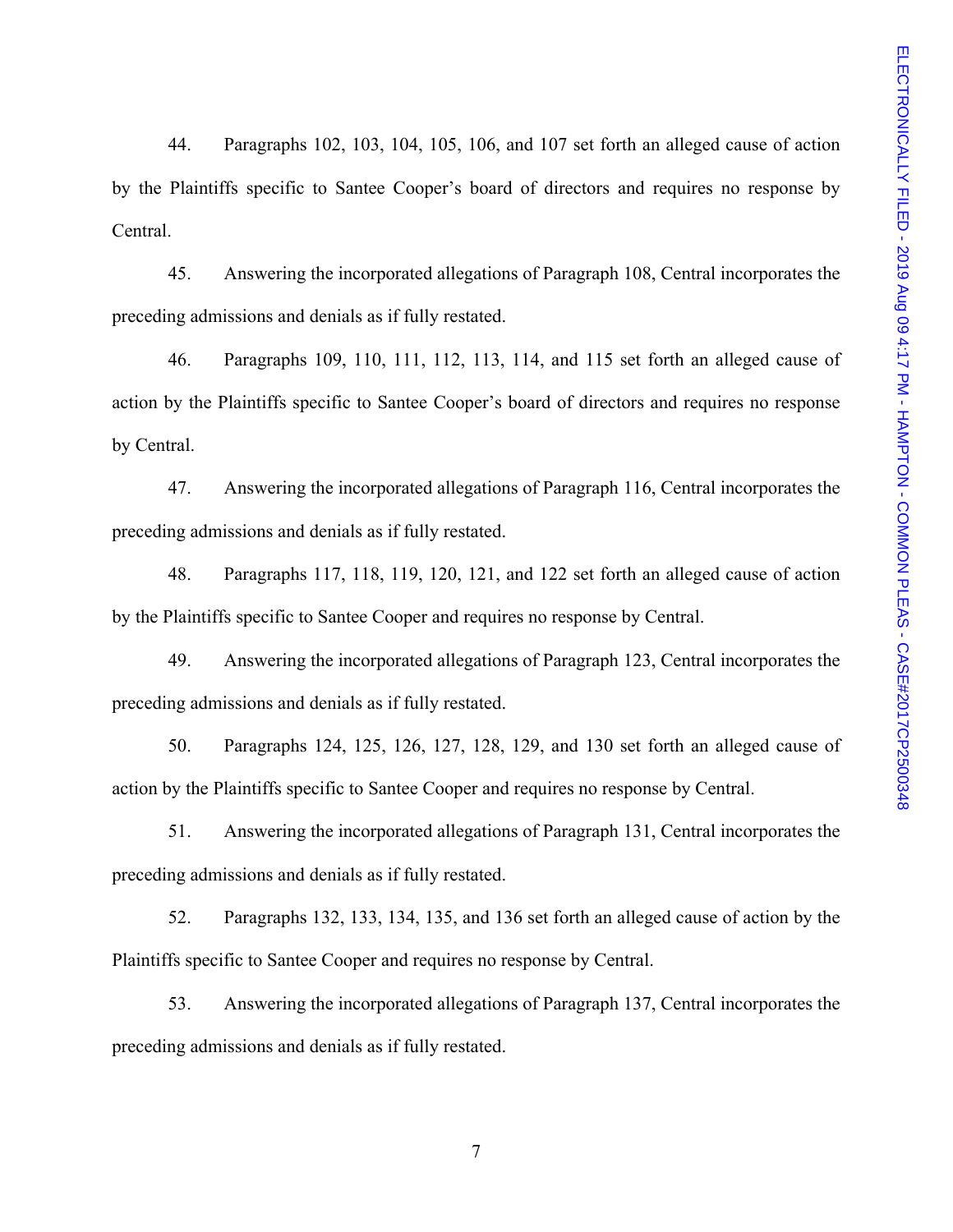54. Answering Paragraph 138, Central admits that it is a wholesale purchaser of power from Santee Cooper and admits that Central supplies power to its member cooperatives, including Palmetto. Any remaining allegations are denied.

55. Answering Paragraph 139, Central admits its understanding that power it supplied to its member cooperatives would be used to provide service to the member cooperatives' members. The remaining allegations of Paragraph 139 are denied.

56. Paragraphs 140 and 141 are denied as alleged.

57. Paragraph 142 is admitted to the extent it alleges that Santee Cooper's cost of service that it charges to Central continues to include costs associated with the V.C. Summer Project that should not be included. All remaining allegations are denied.

58. Answering Paragraph 143, Central admits that Santee Cooper has breached its contract with Central but denies that Central has breached a contract with any Plaintiff or member of any proposed class and denies that any Plaintiff is entitled to any recovery from Central.

59. Paragraphs 144, 145, 146, 147, 148, and 149 are denied as to Central. To the extent those Paragraphs set forth claims specific to the other Defendants, no response is required by Central.

60. Answering the incorporated allegations of Paragraph 150, Central incorporates the preceding admissions and denials as if fully restated.

61. Paragraphs 151, 152, 153, 154, 155, and 156 set forth an alleged cause of action by the Plaintiffs specific to Santee Cooper and require no response by Central.

62. Answering the incorporated allegations of Paragraph 157, Central incorporates the preceding admissions and denials as if fully restated.

8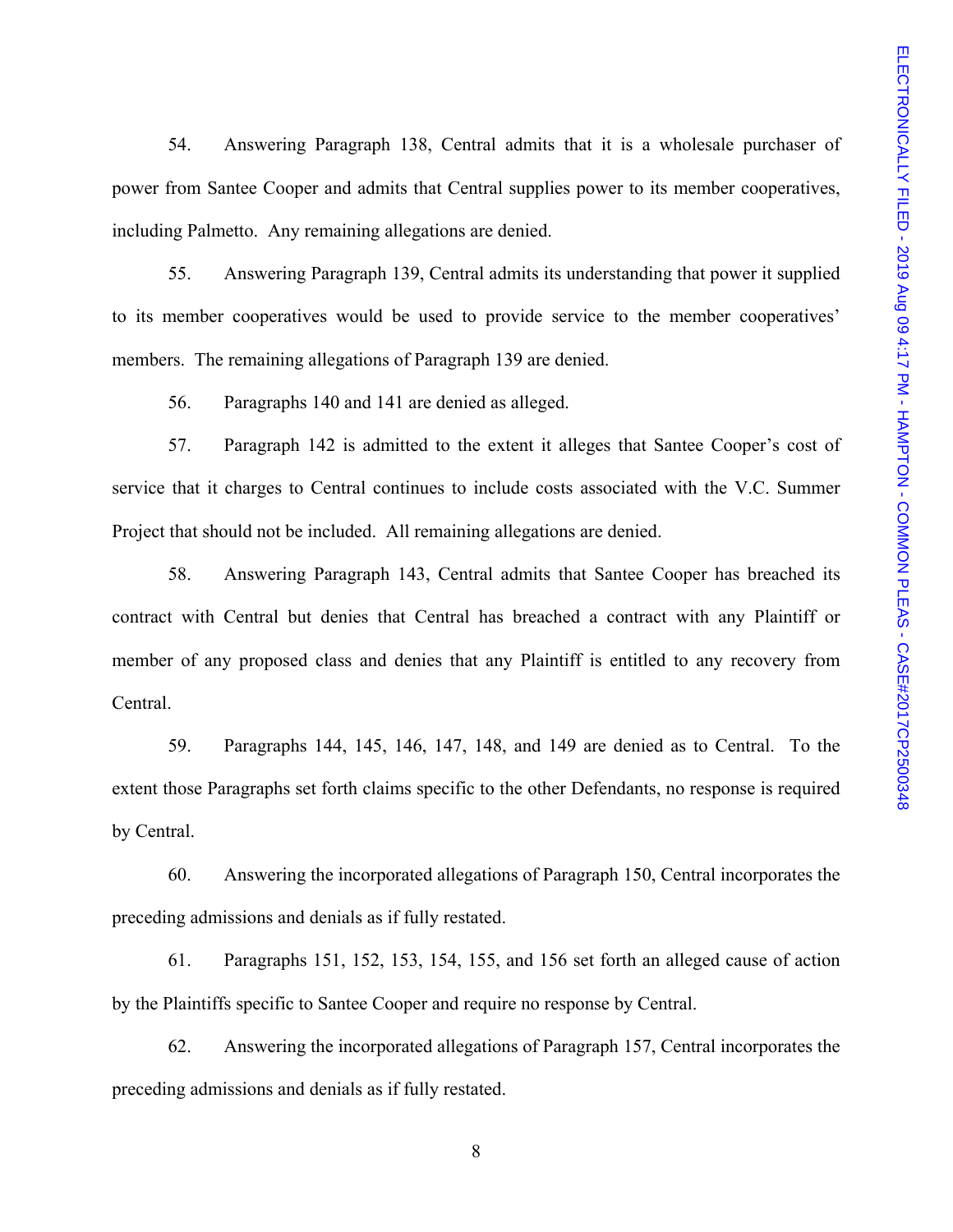63. Paragraphs 158, 159, 160, 161, 162, and 163 are denied.

64. Answering the incorporated allegations of Paragraph 164, Central incorporates the preceding admissions and denials as if fully restated.

65. Paragraphs 165, 166, 167, 168, 169, and 170 are denied as to Central. To the extent those Paragraphs set forth claims specific to the other Defendants, no response is required by Central.

66. Answering the incorporated allegations of Paragraph 171, Central incorporates the preceding admissions and denials as if fully restated.

67. Paragraphs 172, 173, 174, 175, and 176 set forth an alleged cause of action by Plaintiffs specific to the SCANA Defendants and no response is required by Central.

68. Answering the incorporated allegations of Paragraph 177, Central incorporates the preceding admissions and denials as if fully restated.

69. Paragraphs 178, 179, 180, 181, 182, 183, 184, and 185 set forth an alleged cause of action by Plaintiffs specific to the SCANA Defendants and no response is required by Central.

70. Answering the incorporated allegations of Paragraph 186, Central incorporates the preceding admissions and denials as if fully restated.

71. Paragraphs 187, 188, 189, and 190 are denied as to Central. To the extent those Paragraphs set forth claims specific to the other Defendants, no response is required by Central.

72. Answering the incorporated allegations of Paragraph 191, Central incorporates the preceding admissions and denials as if fully restated.

73. Paragraphs 192, 193, 194, 195, 196, 197, 198, 199, 200, 201, 202, and 203 are denied as to Central. To the extent those Paragraphs set forth claims specific to the other Defendants, no response is required by Central.

9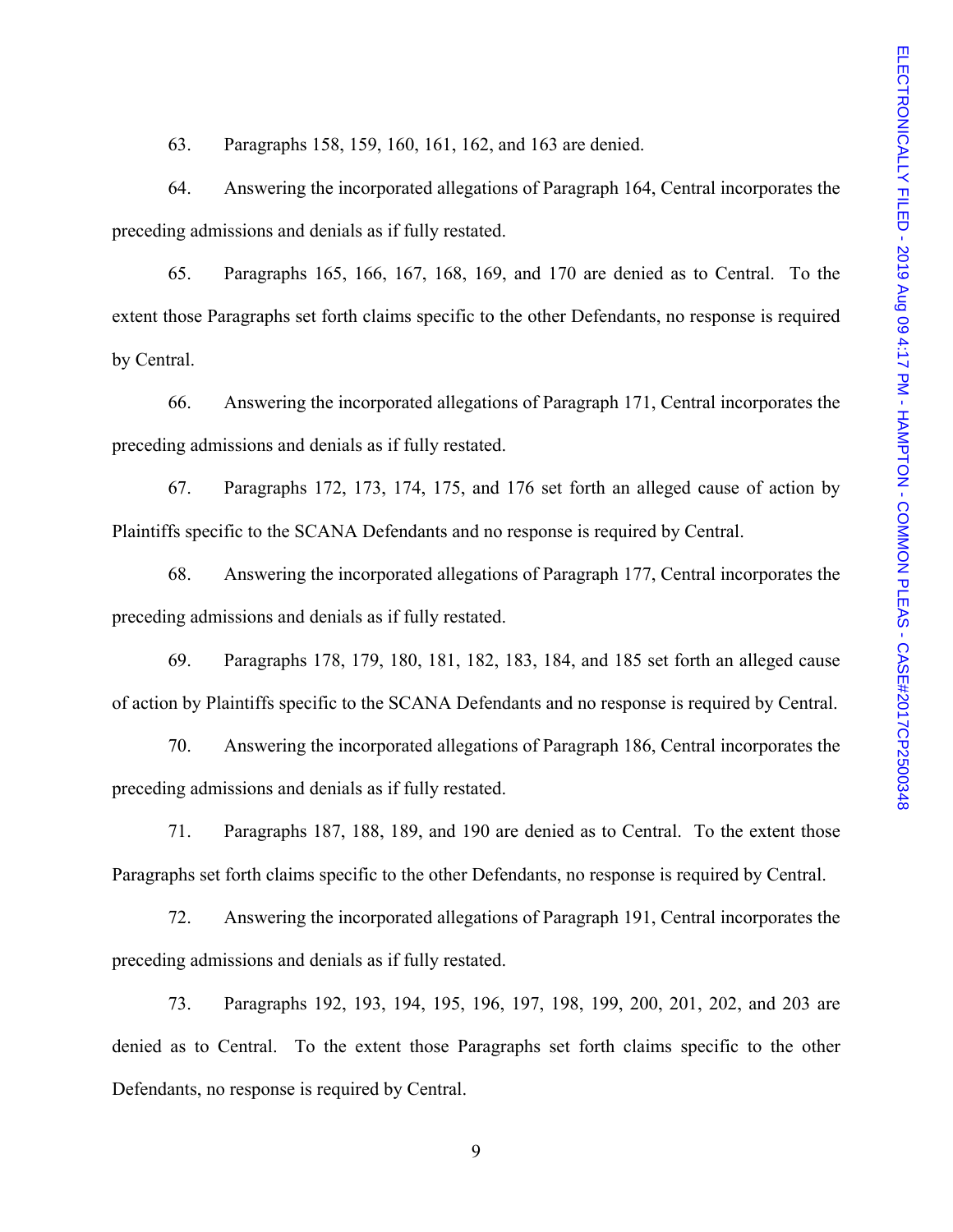74. Answering the incorporated allegations of Paragraph 204, Central incorporates the preceding admissions and denials as if fully restated.

75. Answering Paragraph 205, Central admits only that the cited case contains the quoted language.

76. Paragraphs 206 and 207 are denied as to Central. To the extent those Paragraphs set forth claims specific to the other Defendants, no response is required by Central.

### **II. ADDITIONAL DEFENSES AND CROSS-CLAIMS AGAINST SANTEE COOPER**

## **A. FACTUAL BACKGROUND RELEVANT TO ADDITIONAL DEFENSES AND CROSS-CLAIMS AGAINST SANTEE COOPER**

77. Central provides total wholesale electric service to all of South Carolina's 20 retail electric cooperatives, which in turn serve over 700,000 accounts in all 46 counties of South Carolina through a distribution network totaling more than 70,000 miles of distribution line.

78. Santee Cooper is South Carolina's state-owned electric and water utility. Through its decades-long relationship with Central, Santee Cooper also generates the power distributed by the state's 20 electric cooperatives.

79. Santee Cooper is governed by and subject to the provisions of its enabling act, including S.C. Ann. §§ 58-31-10 through 58-31-220.

80. In 1980, Central entered into a Power Systems Coordination and Integration Agreement (as subsequently amended, the "Coordination Agreement") with Santee Cooper.

81. The Coordination Agreement requires Central to purchase most of its electrical power and energy requirements from Santee Cooper.

82. Under the Coordination Agreement, Santee Cooper charges Central for about 70% of Santee Cooper's capital costs.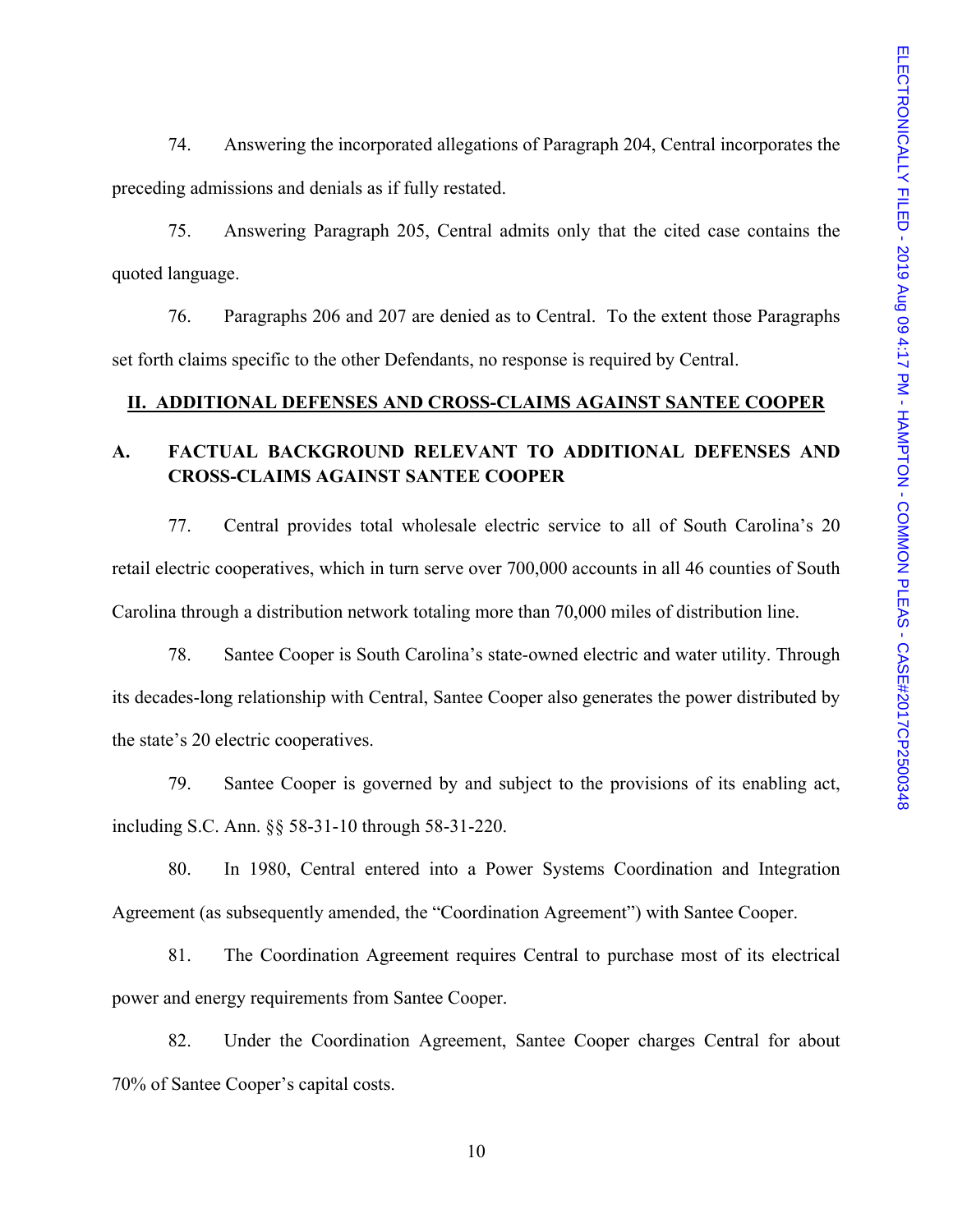83. In 2008, Santee Cooper and South Carolina Electric & Gas Company ("SGE&G"), a subsidiary of SCANA, agreed to construct two additional nuclear-power generating units ("Units 2 and 3" or "the Project") at the V.C. Summer plant in an arrangement under which Santee Cooper would own 45% of the Project and SCE&G would own the remaining 55%.

84. To build the new units, the Owners entered into an Engineering, Procurement, and Construction ("EPC") contract with Westinghouse Electric Company ("WEC") and Stone & Webster, a division of the Shaw Group. WEC served as the chief contractor for the Project.

85. During construction, Chicago Bridge & Iron acquired Stone & Webster, resulting in the formation of a subsidiary company known as CB&I Stone Webster ("CB&I"). WEC, together with CB&I, are collectively referred to herein as "the Consortium."

86. The agreements governing construction originally provided for Unit 2 to be completed in April 2016 and for Unit 3 to be completed in January 2019, at a combined cost of approximately \$12 billion. Santee Cooper intended to pass its share of the costs associated with the construction on to its customers, including Central. Santee Cooper has charged and continues to charge Central for costs arising from the construction of Units 2 and 3.

87. In 2008, the Owners applied to the Nuclear Regulatory Commission ("NRC") for a Combined Construction and Operating License to build Units 2 and 3, and shortly thereafter entered into the EPC agreement with the Consortium.

88. By late 2009, Santee Cooper recognized that it did not need a full 45% ownership interest in the Project, a point Central pressed repeatedly. By April 2010 Central was urging Santee Cooper to reduce its ownership share in Units 2 and 3 from 45% to 5% to 15%.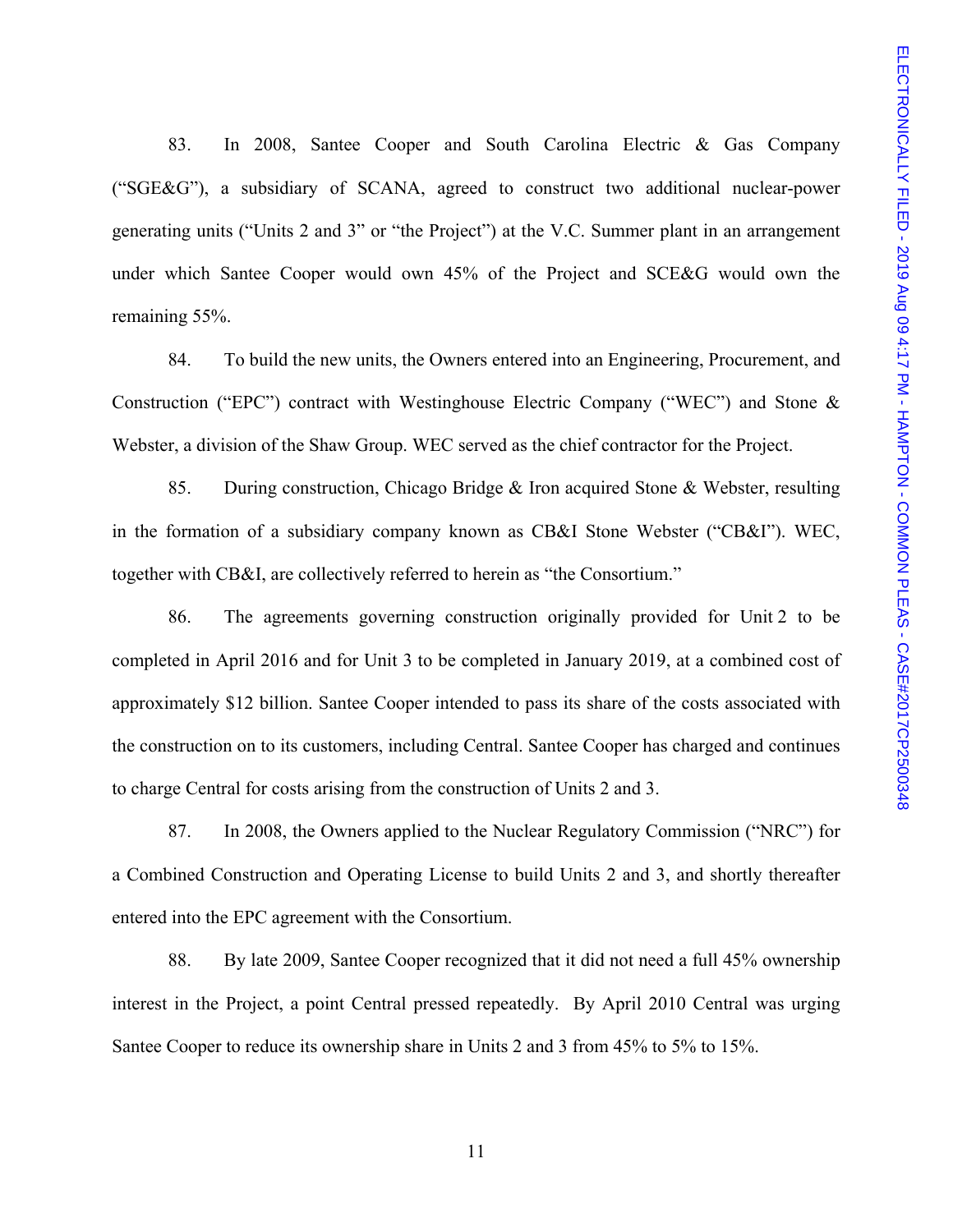89. Central continued to express these concerns, imploring Santee Cooper in October 2010 to "move as expeditiously as possible" to reduce its ownership interest "preferably to 10% or less."

90. In December 2010, Santee Cooper's CEO Lonnie Carter ("Carter") acknowledged the "absolute need to reduce our ownership from 45% to a lesser degree," stating: "[i]t is imperative that we make that happen." He explained that the initial effort would be to reduce Santee Cooper's ownership interest to 20%, but Santee Cooper would not stop there, and would seek to "move more of the power through purchased power agreements to further reduce the costs . . . ."

91. Over about a four-year period, Santee Cooper sought to reduce its ownership interest in the plant from 45% to 20%.

92. In 2012, Santee Cooper retained Energy Strategies, Inc. ("ESI") to assist in developing a marketing plan for this effort. ESI's president, Howard Axelrod, reported in 2013 that with the exception of Duke Energy, "[n]o other utility that was approached by Santee Cooper has indicated an interest in either an outright asset purchase or the execution of a long term PPA [purchase power agreement]." Axelrod explained that "[u]ntil VCS construction is complete, the plants are operating at full capacity, and all costs are known with a high degree of certainty, *it is unlikely, that any utility*, albeit with few exceptions [Duke and TVA], *would likely entertain such an asset acquisition unless the offering was significantly discounted to reflect the risks and uncertainties associated with a \$10 billion ongoing nuclear construction project.*" (Axelrod reported that TVA was "in the process of re-evaluating its position on the role nuclear power will play in future generation expansion plans.")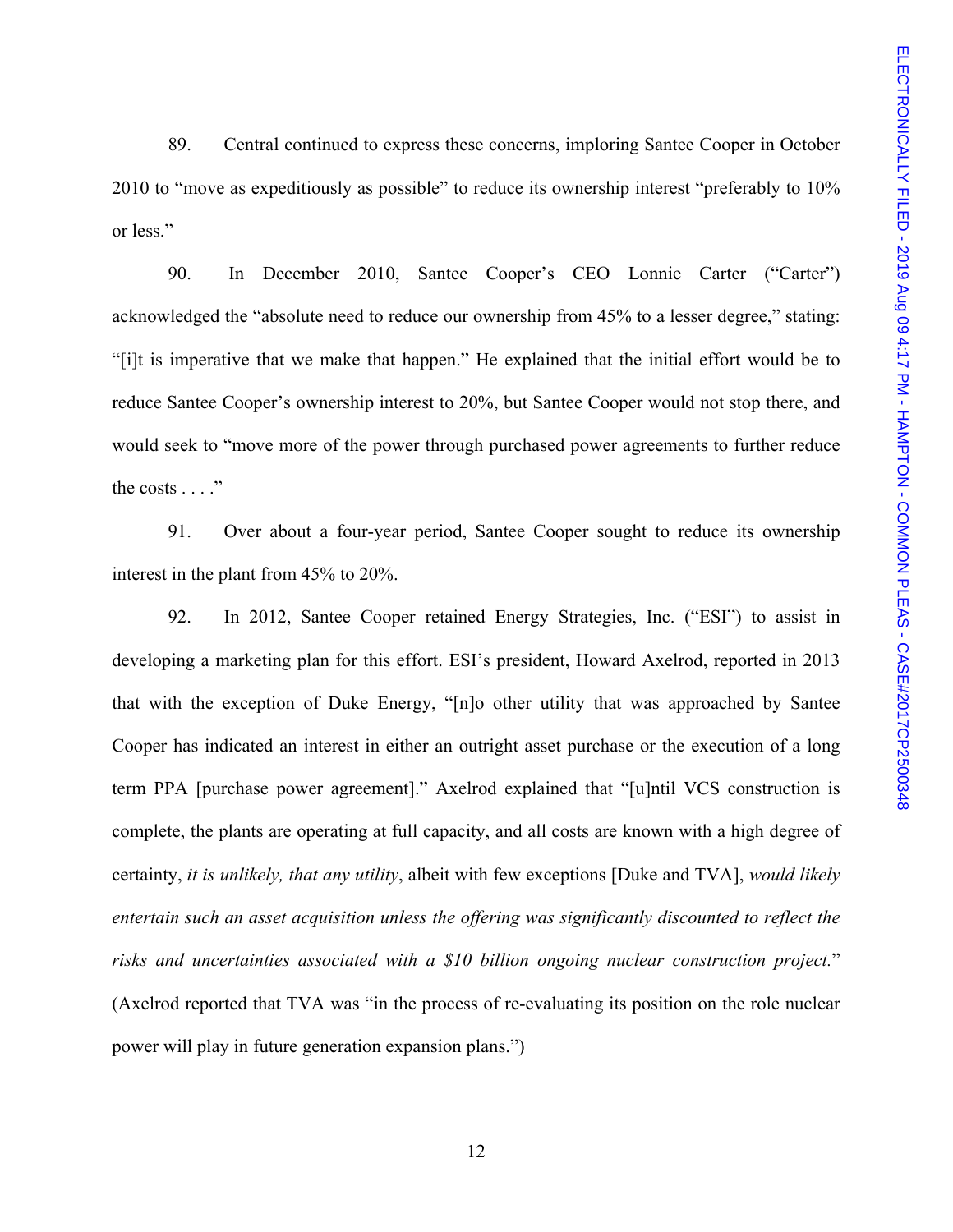93. Santee Cooper's discussions with Duke progressed farther than with other utilities, but those discussions came to an end in late 2013/early 2014. As predicted by Axelrod, no other utility was interested in purchasing an ownership interest in the Project.

94. The only deal Santee Cooper was able to reach was an agreement to sell a 5% interest to SCE&G in January 2014, but this came with a huge caveat: SCE&G's obligation to purchase would be triggered only if and when Unit 2 became operational. In the meantime, all the construction and cost risk of that 5% interest would remain with Santee Cooper. Consistent with Axelrod's observation about other utilities, not even SCE&G, *the Project co-owner*, was willing to take on more risk associated with the Project. Moreover, to secure this "deal," Santee Cooper had to agree that until commercial operation of Unit 3, it would be prohibited from selling any further interest in the Project without SCE&G's consent. The triggering event (commercial operation of Unit 2) never occurred, of course, and Santee Cooper thus never reduced its 45% interest in the Project.

95. While unsuccessfully attempting to sell what no other utility wanted to buy, Santee Cooper forged ahead with the Project, a project beset with fundamental problems practically from the outset.

96. One of the major problems afflicting the project was delay in the fabrication and delivery of submodules. Rather than constructing the entire facility on-site, the construction plan called for fabrication of submodules off-site, at a facility in Lake Charles, Louisiana, then shipment of the submodules to the site for assembly into modules. Problems with the submodule fabrication work began almost from the start.

97. Two of the major modules, CA20 and CA01, had Unit 2 "hook" dates of November 18, 2011 and March 29, 2013, respectively. (The "hook" date is the date the module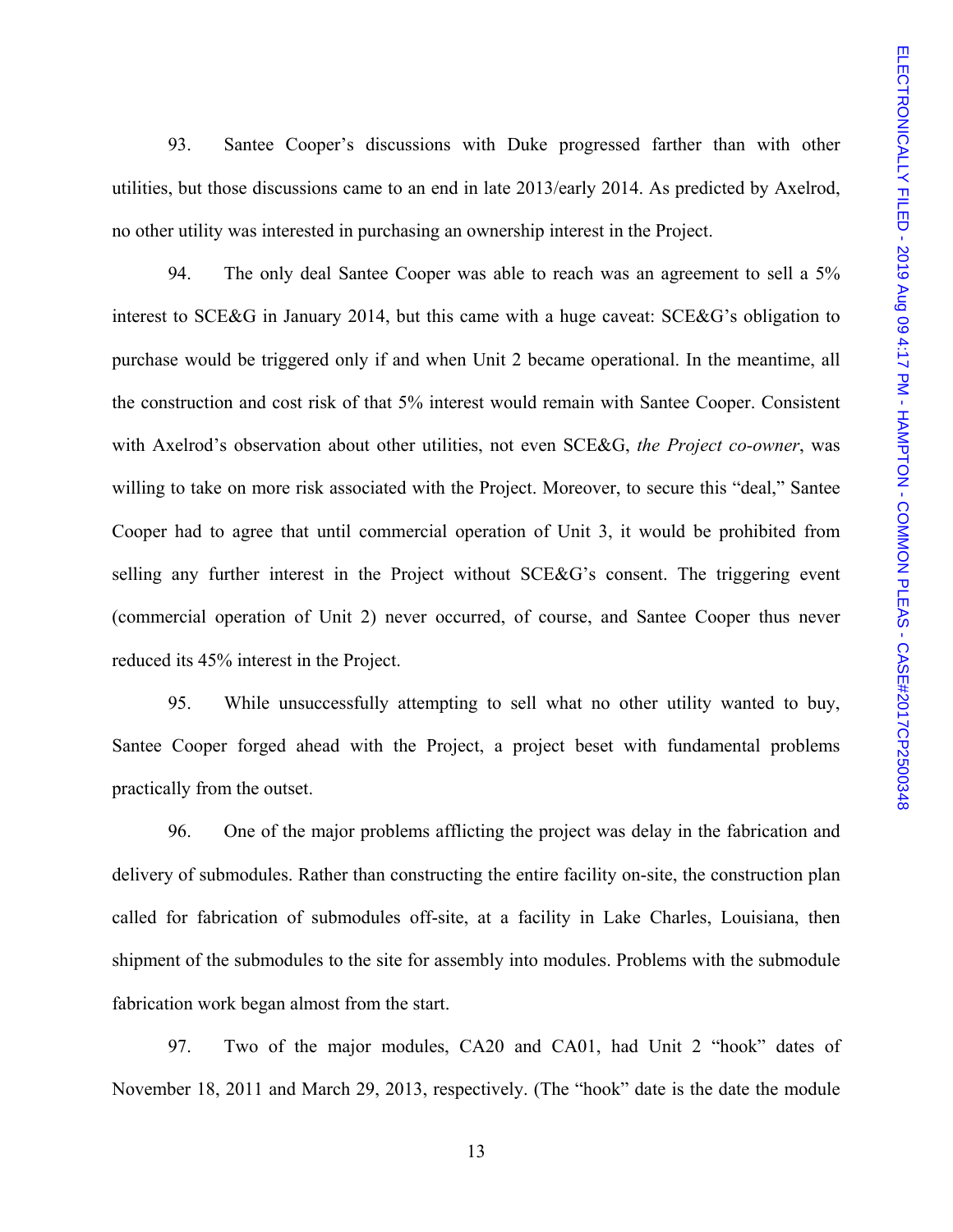has been assembled and is ready to be "hooked" by the on-site crane and placed into position.) It was essential that the Consortium meet these hook dates in order to achieve the Unit 2 substantial completion date of April 1, 2016.

98. However, when the NRC attempted to inspect the module fabrication facility in January 2011, the NRC was surprised to discover that the contractor had not made enough progress to make the inspection worthwhile, and the inspection was terminated early.

99. Michael Crosby ("Crosby"), became Santee Cooper's Vice President of Nuclear Operations and Construction in October 2011. By that time, Lonnie Carter was well aware of the submodule fabrication and delivery problem, and asked Crosby to look into it.

100. The submodule problems identified in 2011 continued, and in a new schedule issued by the Consortium in August 2012, the CA20 and CA01 hook dates were delayed 14 months, to January 19, 2013 and May 28, 2014, respectively. (The Unit 2 substantial completion date was delayed by 11 months.) But module production did not improve. As of the end of September, 2012, fewer than half of the 72 CA20 submodules had been delivered to the site.

101. Crosby visited the Lake Charles facility on or about January 9, 2013. Two days later, in an email to Carter, Crosby observed that "[p]roduction work in Lake Charles is *still in the ditch*."

102. By June 2013, the submodule delays had reached the point that the completion dates for both units had to be pushed out again: 9 to 12 months for Unit 2 and a similar delay for Unit 3.

103. Carter likewise recognized the seriousness of the submodule delays, stating in August 2013 that "[t]he Consortium's inability to deliver submodules has been *a major source of concern and risk for this project for a long time,*" and further "that the Consortium's inability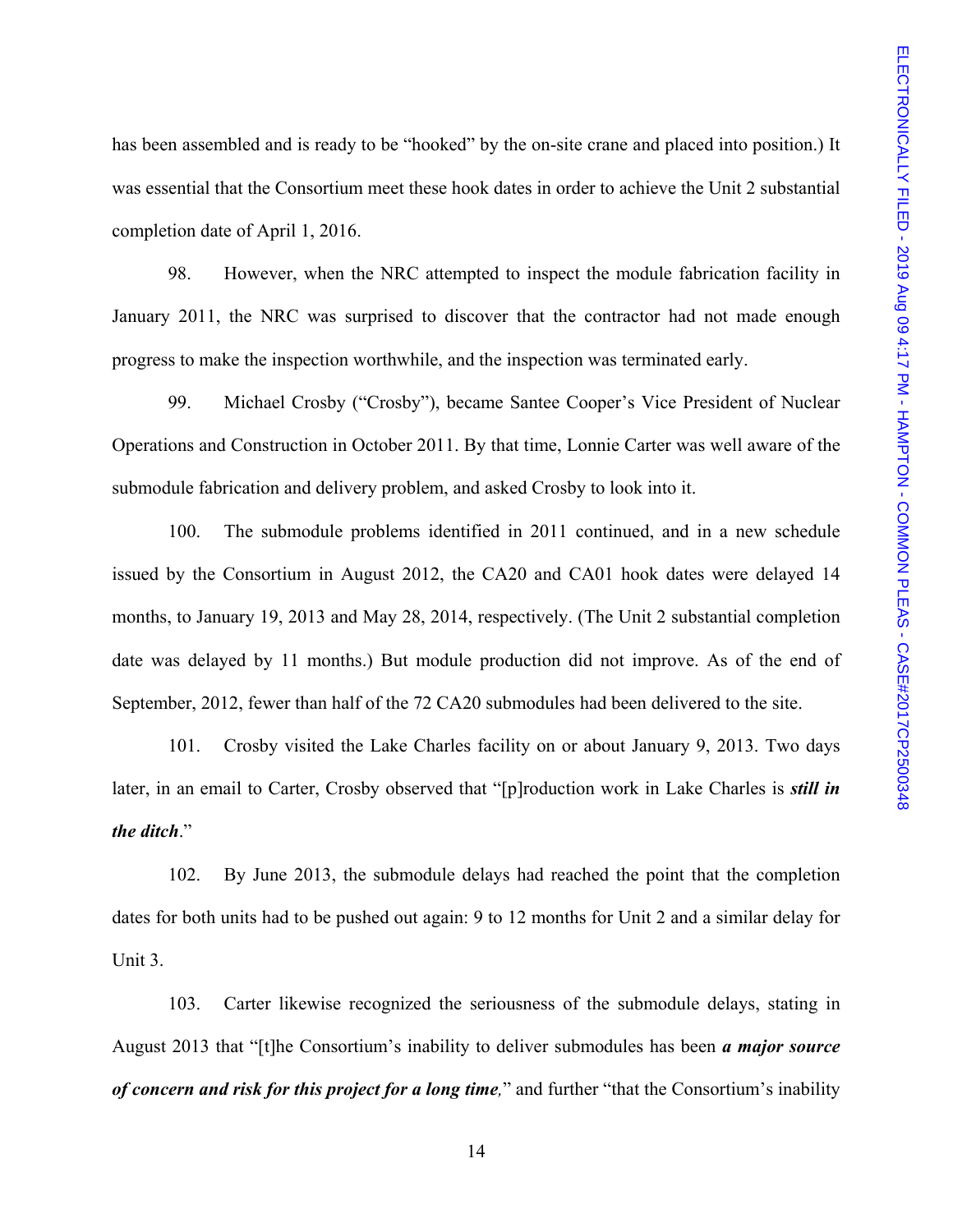to fulfill their contractual commitments in a timely manner *places the project's future in danger***."** 

104. In an email dated September 6, 2013, Carter and SCE&G's CEO relayed these concerns to WEC, noting that "missed deadlines [have] put *potentially unrecoverable stress* on the milestone schedule approved by the SC Public Service Commission." The Owners further cautioned that "continuing delays and cost overruns are unacceptable."

105. But those delays and cost overruns continued, to the point that Santee Cooper was no longer able to rely on the Consortium's module schedule. In October 2013, Carter stated that he had "*no real confidence in [the Consortium's] ability to provide modules as scheduled*" and had "*received so many new schedules that they are meaningless.*"

106. On February 5, 2014, Crosby conveyed to Carter the stark assessment that "*CA01 is in the toilet*" and that meeting the CA01 schedule would take "*Divine intervention*." A month later, on March 5, 2014, he sent another email to Carter, stating that it was "*past time to end the Lake Charles Debacle*" and that "*Sub-module deliveries are going to kill the project*." (See Exhibit "A" attached hereto.)

107. As reflected in his typed meeting notes, Crosby had concluded by March 2014 that WEC officials were either incompetent or intentionally misleading the Owners regarding project delays.

108. On May 6, 2014, Carter and Marsh sent a 14-page letter to the Consortium detailing the long, troubled history of submodule schedule delays, concluding that the Consortium had "*made promise after promise, but fulfilled few of them*."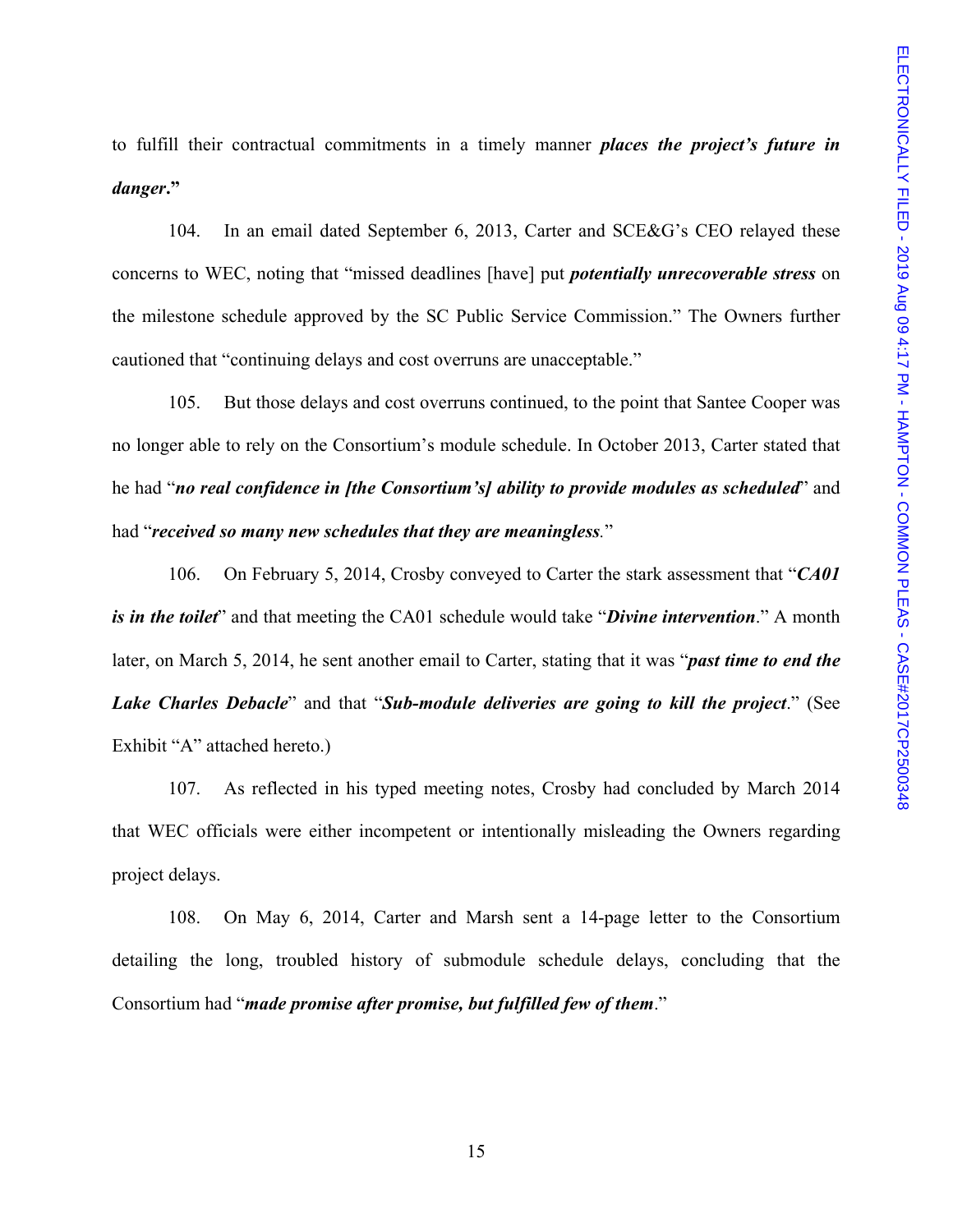109. While significant, the submodule fabrication and delivery problem was by no means the only one afflicting the Project. The following is a list of project concerns identified by Crosby, and when he became aware of each concern:

- a. Submodule fabrication and delays (2011)
- b. Potential cost overruns (late 2012)
- c. Voluminous work packages (2013)
- d. Productivity factors (2013)
- e. Craft labor ratios (2013)
- f. Monthly percent complete rate (2013)
- g. Project management (late 2013)
- h. Late designs and design changes (Dec. 2013)
- i. Ability of the Consortium to adhere to the schedule (Dec. 2013)
- j. Lack of fully resource loaded integrated project schedule (Aug. 2014)
- k. Schedule credibility (Aug. 2014)

110. Marion Cherry – Santee Cooper's full time, on-site representative for the Project – was also well aware of these problems. In October 2014, an SCE&G employee summarized the problems in an email involving Cherry as follows: "CBI has productivity problems in the field. Can't meet a schedule. WEC keeps changing design that impact field and shops. The shops have quality and production problems. There are a multitude of procurement issues. The field non manuals and indirects are out of control. CBI, one of the largest contractors in the universe can't find the necessary resources." Another SCE&G employee responded: "You hit the nail on the head!" Cherry's response: "Amen, brothers!"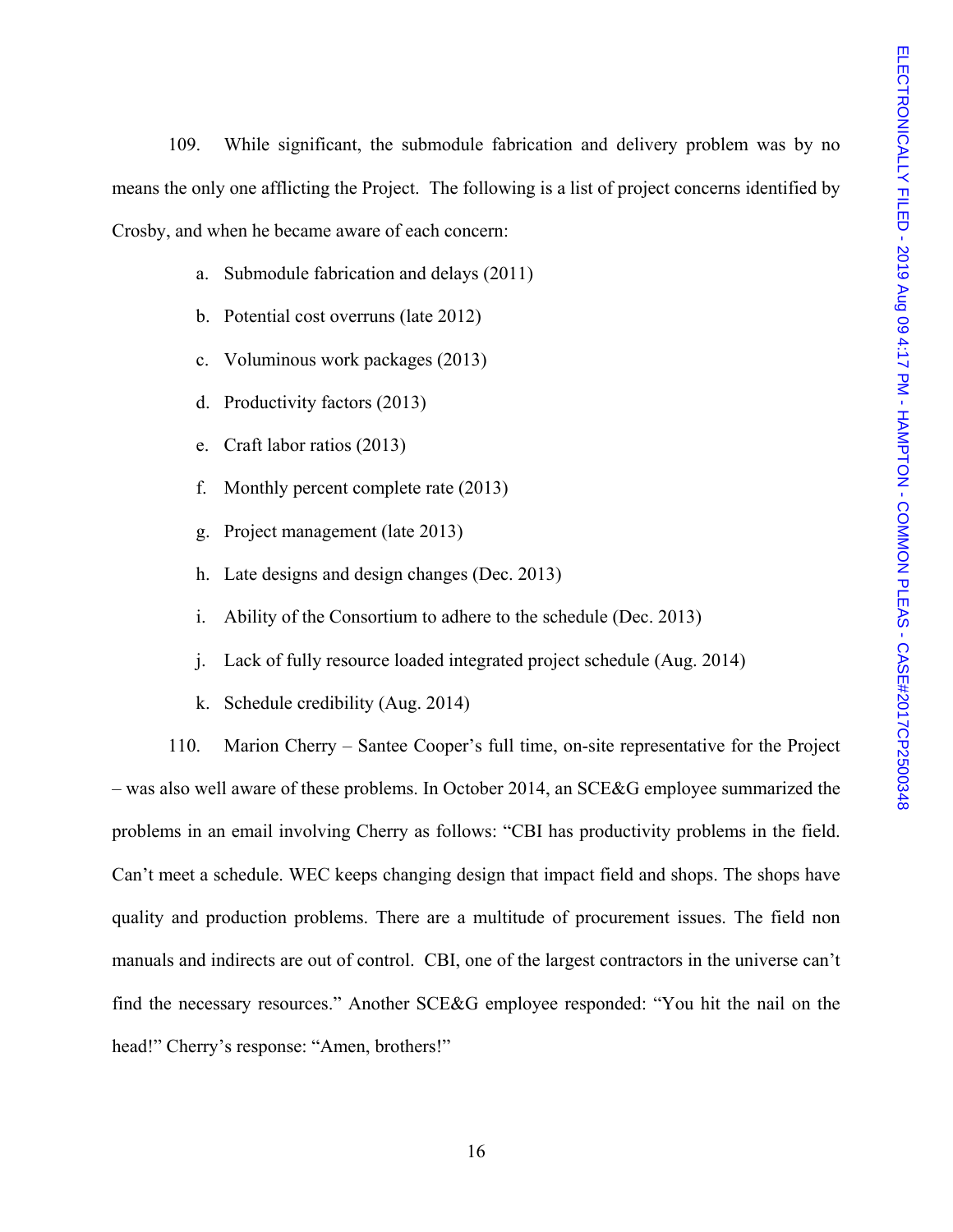111. In December 2013, the Consortium promised the Owners a new schedule, and finally delivered it in August 2014. The new schedule, which called for substantial completion of Unit 2 in June 2019 and Unit 3 in June 2020, was promptly recognized by the Owners as neither credible nor achievable. For example, in an August 5, 2014, email forwarded to Cherry, an SCE&G employee declared that the "*schedule is a joke*" and stated that "[s]omeone should be fired for thinking this would be acceptable to us."

112. Lonnie Carter, in a September 8, 2014, email to SCE&G's CEO, bluntly stated: *"[M]y sense is that neither the Owners nor the Consortium have any real confidence that the proposed rollout schedule that the Consortium shared with the Owners on August 1st is achievable. I am concerned that we have become tied to artificial dates, both past and future, often driven by disclosure considerations.*" (See Exhibit "B" attached hereto.)

113. In a January 7, 2015, email to Carter, Crosby summarized a meeting between the Owners and the Consortium wherein the Owners expressed a total lack of confidence in the new schedule. In fact, Crosby stated that he and Steve Byrne (an executive with SCE&G) had "pummeled" the Consortium over this issue:

Schedule ... for some reason (?) Jeff Benjamin probed the Owner's confidence in the June 2019 - June 2020 schedule ... and got pummeled by both Byrne and Crosby.

○ We both cited poor supplier performance, poor site execution (performance factor) and questionable assumptions in the schedule logic ... namely, the Shield Building erection plan.

114. But while Carter was lamenting that the Owners had become tied to "artificial dates," and had no real confidence in the Consortium's schedule, and while Crosby was pummeling a WEC executive when he questioned the Owners' lack of confidence in that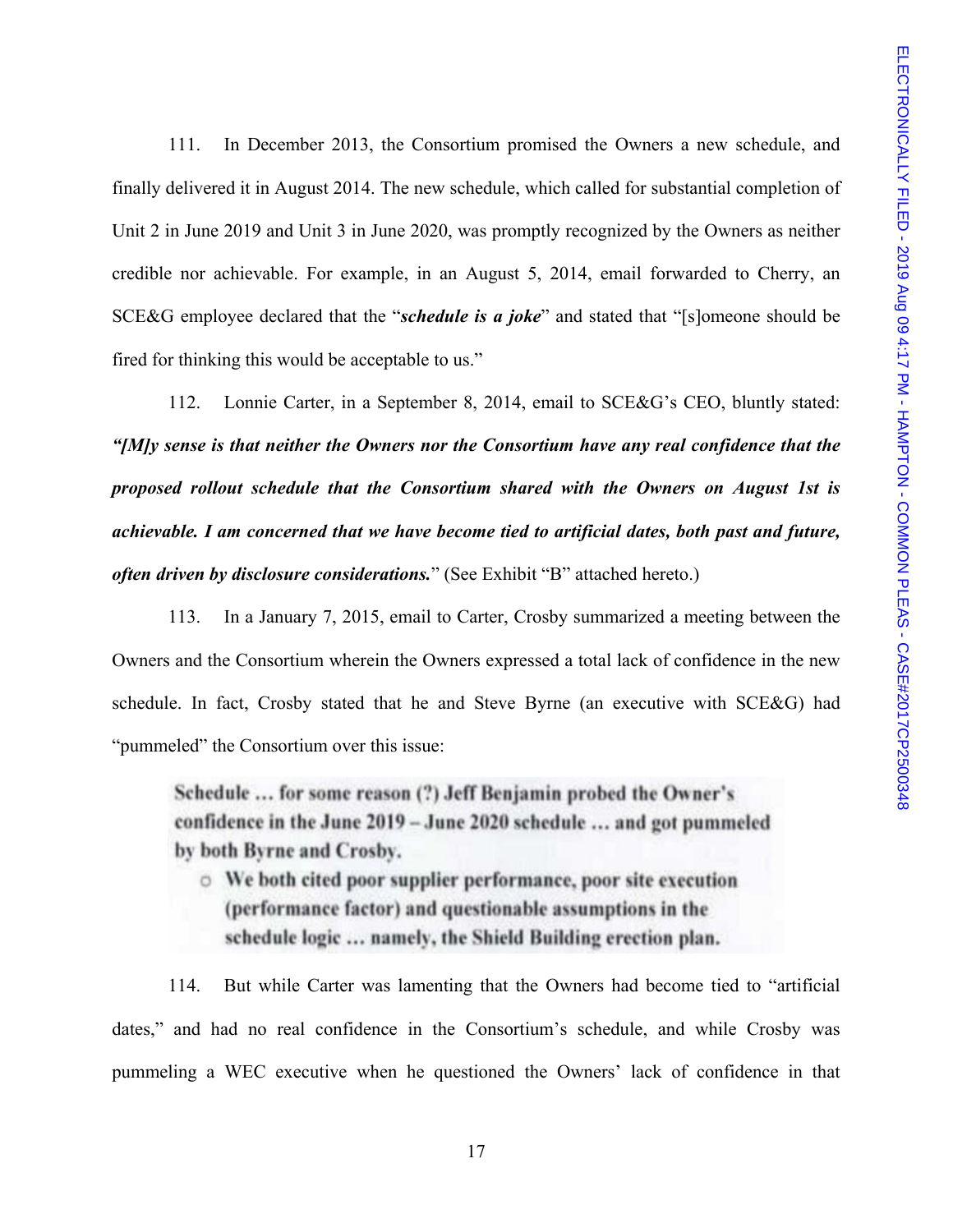schedule, Santee Cooper was telling the public a different story. In its 2014 Annual Report, which was made available in about April 2015 and sent to the Governor and other government officials in May, 2015, Santee Cooper reported that the Owners had evaluated the schedule received from the Consortium in early August, 2014, and that

[b]ased upon this evaluation, the Consortium has indicated that the Unit 2 substantial completion date is expected to occur by June 2019 and the substantial completion date of Unit 3 may be approximately 12 months later. SCE&G and the Authority are continuing discussions with the Consortium executive management in order to identify potential mitigation strategies to accelerate the substantial completion dates of the units and are working to arrive at an acceptable schedule and cost estimate.

115. Thus, while acknowledging internally its complete lack of confidence that the Consortium's schedule could be met, Santee Cooper reported precisely that schedule in its Annual Report—and then misled the public even further by suggesting that the June 2019 – June 2020 dates might be *accelerated*.

116. An obvious flaw in the August 2014 schedule was that it was based on unrealistic productivity factors and other metrics. For example, the August 2014 schedule assumed a productivity factor (PF) of 1.15. A productivity factor is a ratio of actual to earned hours on a project. A productivity factor of 1.0 is the goal; a productivity factor of 2.0 means it took twice as long to accomplish a unit of work as planned.

117. Within a matter of months after issuance of the August 2014 schedule, it was obvious the Consortium was not coming close to achieving a PF of 1.15. In January, Cherry calculated that during the five months immediately following issuance of the new schedule, the average monthly PF was an abysmal 2.27.

118. The slow rate of progress made it abundantly clear that the Project would not be completed on time or on budget. In April 2015, Crosby and Cherry prepared graphs and charts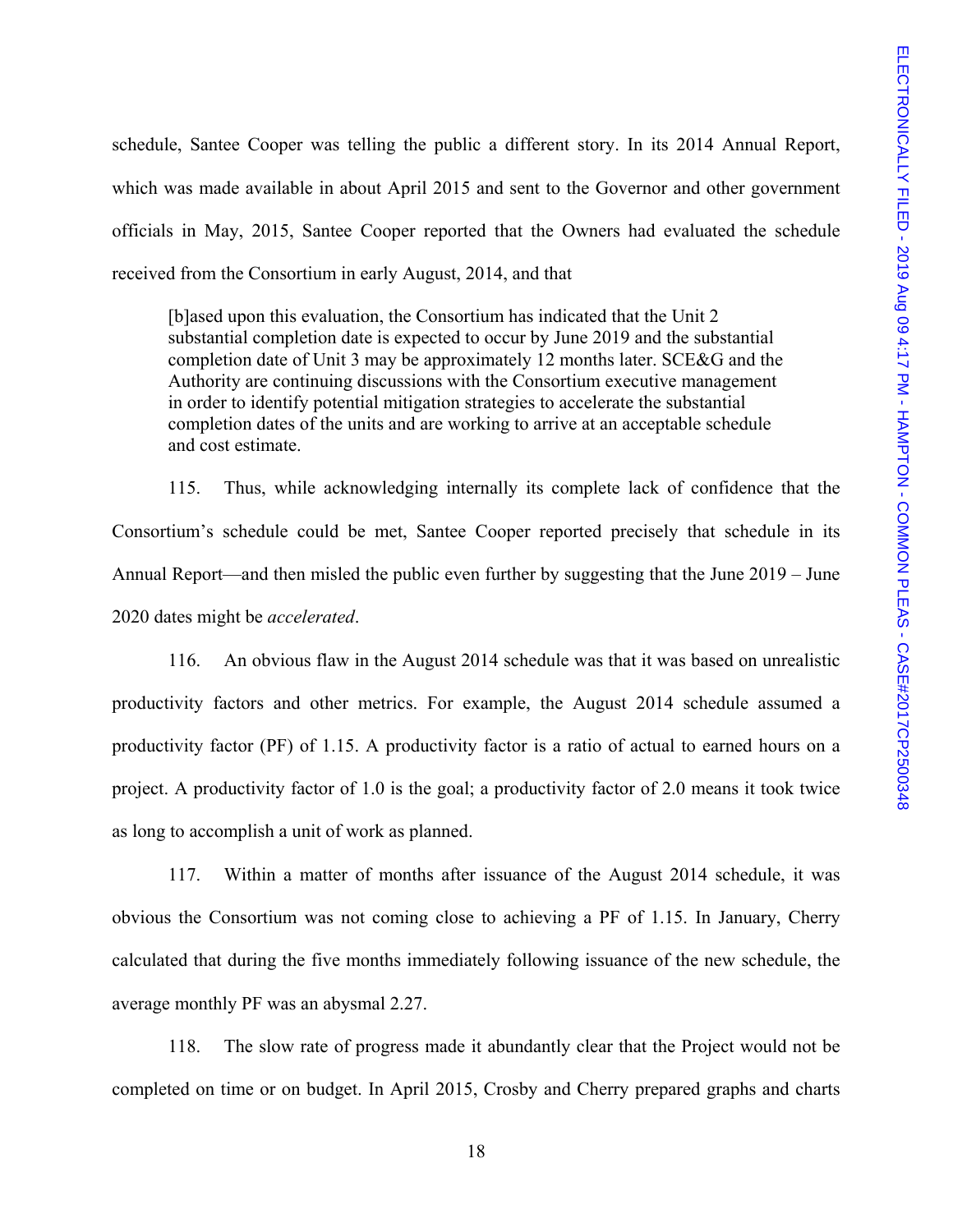clearly showing this. In one graph, they depicted the "total target cost impact of the Consortium's poor management of productivity and labor ratios." Two scenarios were run using PF and labor ratios that were significantly better than the actual numbers achieved by the Consortium over the five months that had elapsed since issuance of the August 2014 schedule. Each scenario showed *"cumulative target costs that are significantly over budget."* Omitted from the graph was a scenario using an average of the actual numbers recorded on the project during that five-month period. Crosby explained that this scenario *"is not shown on the graph because it would be off the chart."* Thus, Santee Cooper was well aware that even if productivity at the Project improved significantly, the total costs of the Project would be substantially higher than the public cost estimate. And Santee Cooper knew that if progress continued at the current rate, the total costs of the Project would be "off the chart."

119. In another April 2015 chart, Cherry depicted the Project's percent complete based on "direct craft," i.e., the people actually doing the work. This striking chart is reprinted below.

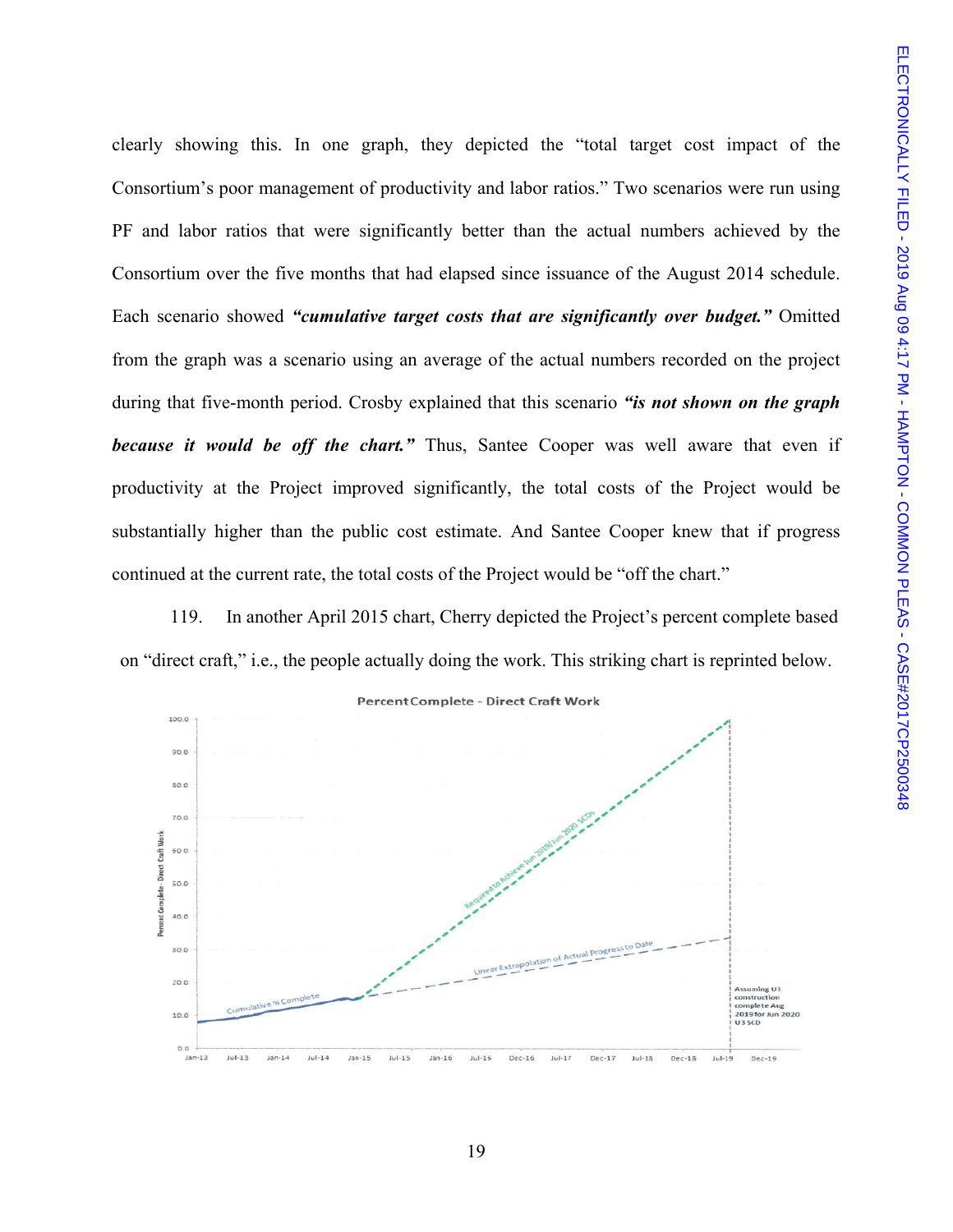120. The chart reveals that at the current rate of progress, Unit 2 would be only about *35% complete in the summer of 2019,* and to meet the required June 2019 substantial completion date, the rate of progress would have to soar to wholly unrealistic heights never seen on the Project.

121. By June 2015, Santee Cooper not only knew that the June 2019 and June 2020 dates were completely unrealistic, but expressed "little confidence" that Unit 3 would be completed by the end of 2020. This was critical, because the units had to be in service by January 1, 2021, in order for SCE&G to receive approximately \$2.2 billion in federal "production tax credits," a critical assumption underlying the economics of the Project. Santee Cooper recognized that because of the dismal pace of construction, those tax credits were "in jeopardy."

122. In the summer of 2015, the Owners secretly retained Bechtel Power Corporation to conduct an independent assessment of the Project. Bechtel has substantial experience designing and constructing nuclear-fueled power plants.

123. In October 2015, Bechtel presented its initial findings to the Owners and delivered a comprehensive draft report in November 2015.

124. The draft report contained a number of highly critical conclusions about the Project, its "challenges," and various failures of Santee Cooper and SGE&G.

125. A key conclusion—in fact, the first conclusion set forth in the Executive Summary—was that "the current schedule is at risk." Bechtel explained that "[t]he to-go scope quantities, installation rates, productivity, and staffing levels all point to project completion later than the current forecast." Bechtel concluded that the Unit 2 and Unit 3 commercial operation dates (CODs) would be delayed as follows: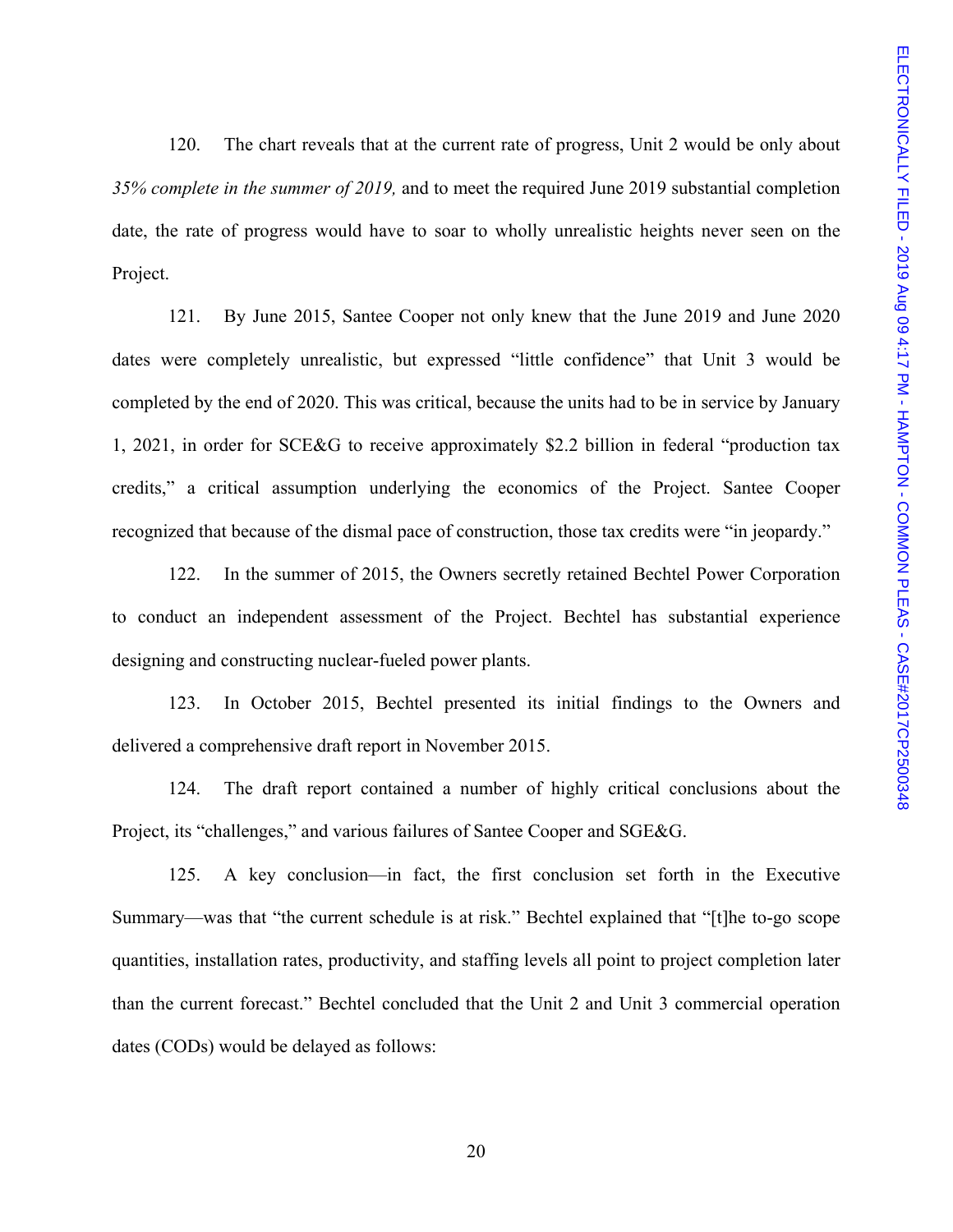| <b>Impacts on Commercial Operation Dates</b> |                      |                        |  |
|----------------------------------------------|----------------------|------------------------|--|
|                                              | Unit 2               | Unit 3                 |  |
| <b>Current COD</b>                           | June 2019            | <b>June 2020</b>       |  |
| Adjustment                                   | 18 to 26 months      | 24 to 36 months        |  |
| New COD                                      | Dec 2020 to Aug 2021 | June 2022 to June 2023 |  |

126. Although Crosby did not see "any real surprises" in Bechtel's finding, he found the projected commercial operation dates "sobering."

127. The Owners were concerned about Bechtel's findings being made public. Crosby's notes from a January 2016 meeting show Santee Cooper even questioned the need for a final written report that might be used to "throw rocks" at the Owners.

Break the log-jam ... do we really need a formal written report ? That stakeholders can use to throw rocks at us

128. Eventually, Bechtel's schedule projection was deleted from the final report. Nevertheless, even the watered-down Bechtel report identified numerous major issues affecting the project, including the following:

- a. The project contractors' plans and schedules are "not reflective of actual project circumstances," and their project forecasts do "not have a firm basis."
- b. The contractors "lack the project management integration needed for a successful project outcome."
- c. There is a "lack of shared vision, goals, and accountability between the Owners" and the contractors.
- d. The necessary detailed engineering design is "not yet completed."
- e. The "issued design is often not constructible."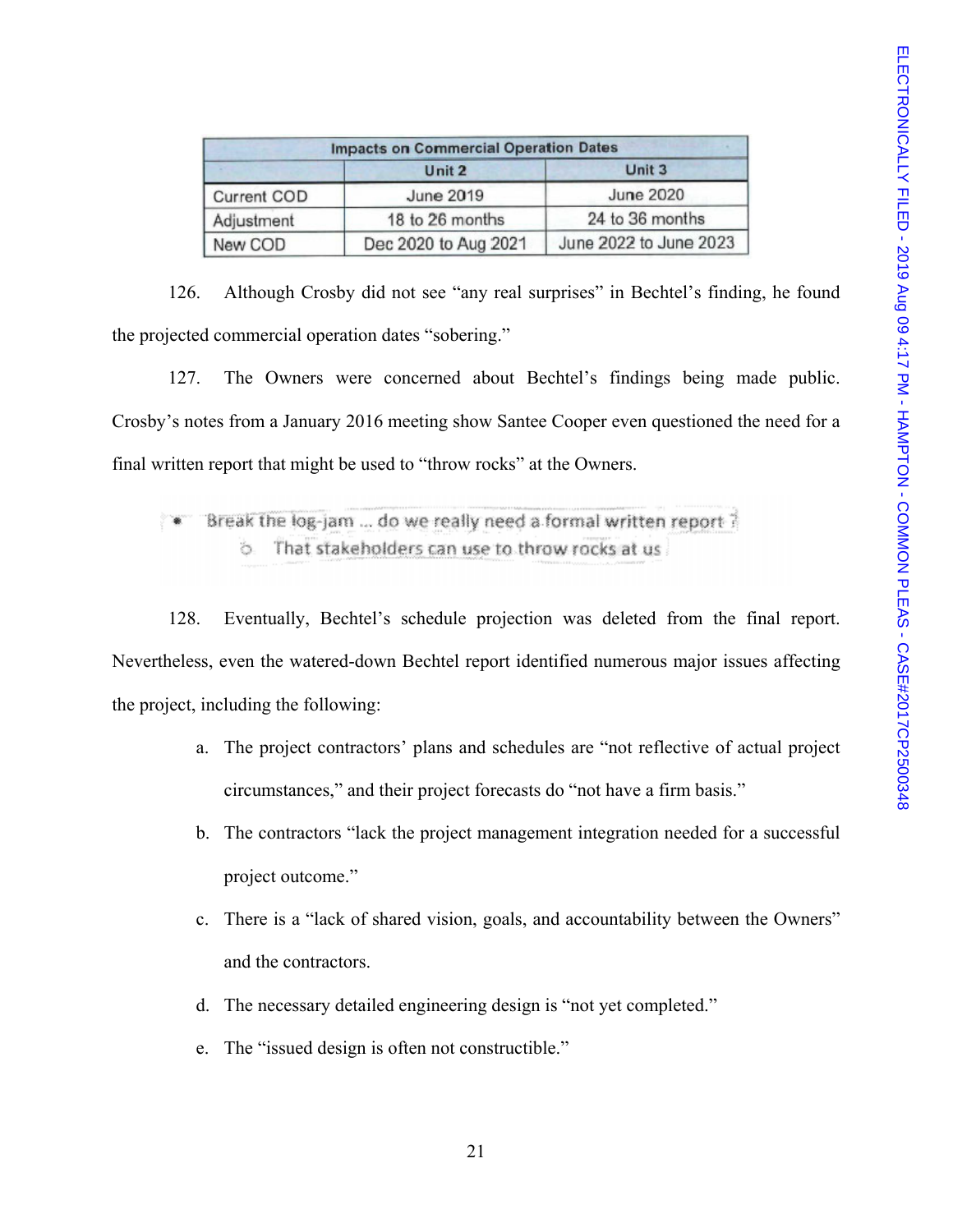- f. "Construction productivity is poor for various reasons including changes needed to the design, sustained overtime, complicated work packages, aging workforce, etc."
- g. The "oversight approach taken by the Owners does not allow for real-time, appropriate cost and schedule mitigation."
- h. And the "Owners do not have an appropriate project controls team to assess/validate" the contractors' "reported progress and performance."

129. Bechtel further concluded that "the V.C. Summer Units 2 & 3 project suffers from various fundamental [engineering, procurement, and construction] and major project management issues that must be resolved for project success."

130. Bechtel confirmed what Santee Cooper already knew – the Project was in dire shape. Nevertheless, the Owners forged ahead with construction. Unsurprisingly, matters did not improve.

131. In March 2016, just a month after the final Bechtel report was issued, Crosby candidly assessed the state of the Project, concluding among other things that:

- "We don't drive accountability of the Consortium."
- "Schedule if it's not well vetted and achievable o It's misleading and quite frankly deceptive."
- "Owners do not independently measure the Consortium's work
	- o We depend on the Consortium to measure, manage and report
		- Not competent
		- Not transparent
		- Marketing specialists … not EPC managers
		- *End of the day ... no one is accountable."*
- *"As Owners ... we are simply holding on ... hoping and trusting the Consortium will one day pull it all together."*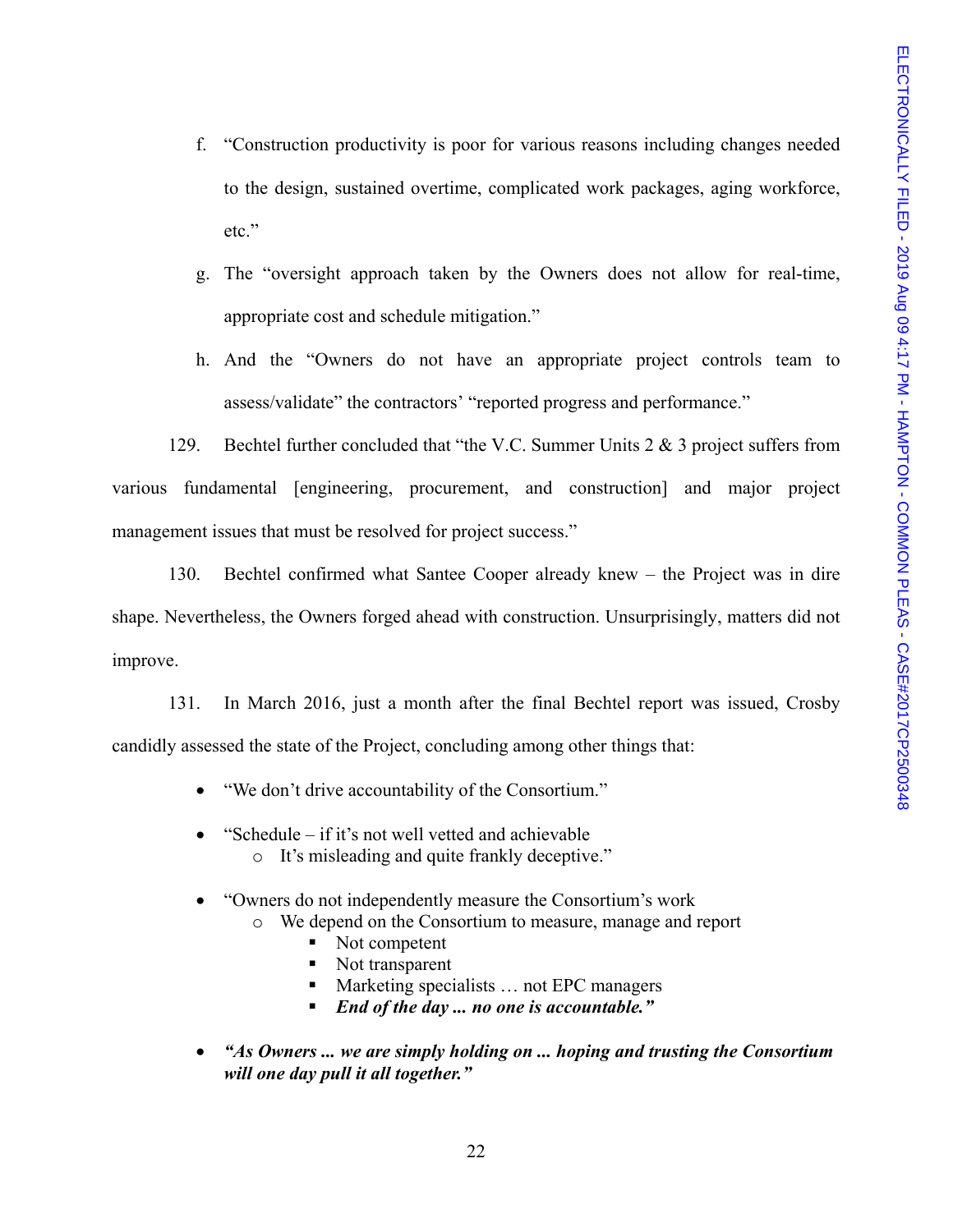#### • "Seven years later . . .

- o Engineering is not complete
	- No one on our team can tell us . . . just how incomplete it is.
	- *We simply parrot what they tell us … hope for better times"*
- o "Procurement ... has devastated the critical path"
- o *"Construction … is off the chart poor* 
	- Engineering continues to be the problem
	- *11% … over the last 36 months* 
		- *That pace says we complete 2038*  o *We seem to be indifferent to it*

(See Exhibit "C" attached hereto.)

132. Notwithstanding Crosby's stunning conclusions, Santee Cooper continued to pour money into the Project for almost two more years before it was finally abandoned in July 2017.

133. In late 2015, Santee Cooper and SCE&G negotiated a fixed-price option with the Consortium, which was supposed to shift all the risk to the Consortium. But that was hardly the case. Before the fixed price option was exercised in November 2016, Santee Cooper was well aware that WEC was having substantial financial difficulty and could declare bankruptcy. In fact, in March 2016, Crosby zeroed in on this risk, pointedly asking: "Does the exercise of the Fixed Price Option make it more likely that Westinghouse will pursue a strategic bankruptcy in order to have the bankruptcy court reject the EPC Agreement?"

134. Notwithstanding the known risk of Westinghouse declaring bankruptcy and the myriad problems plaguing the Project, Santee Cooper and SCE&G entered into the fixed price contract in November 2016. Shortly thereafter, the risk identified by Crosby befell the Project. In March 2017, Westinghouse declared bankruptcy and stated that it would not finish construction of Units 2 and 3 under the fixed-price contract. Any supposed benefit of the fixed price contract thereby completely evaporated.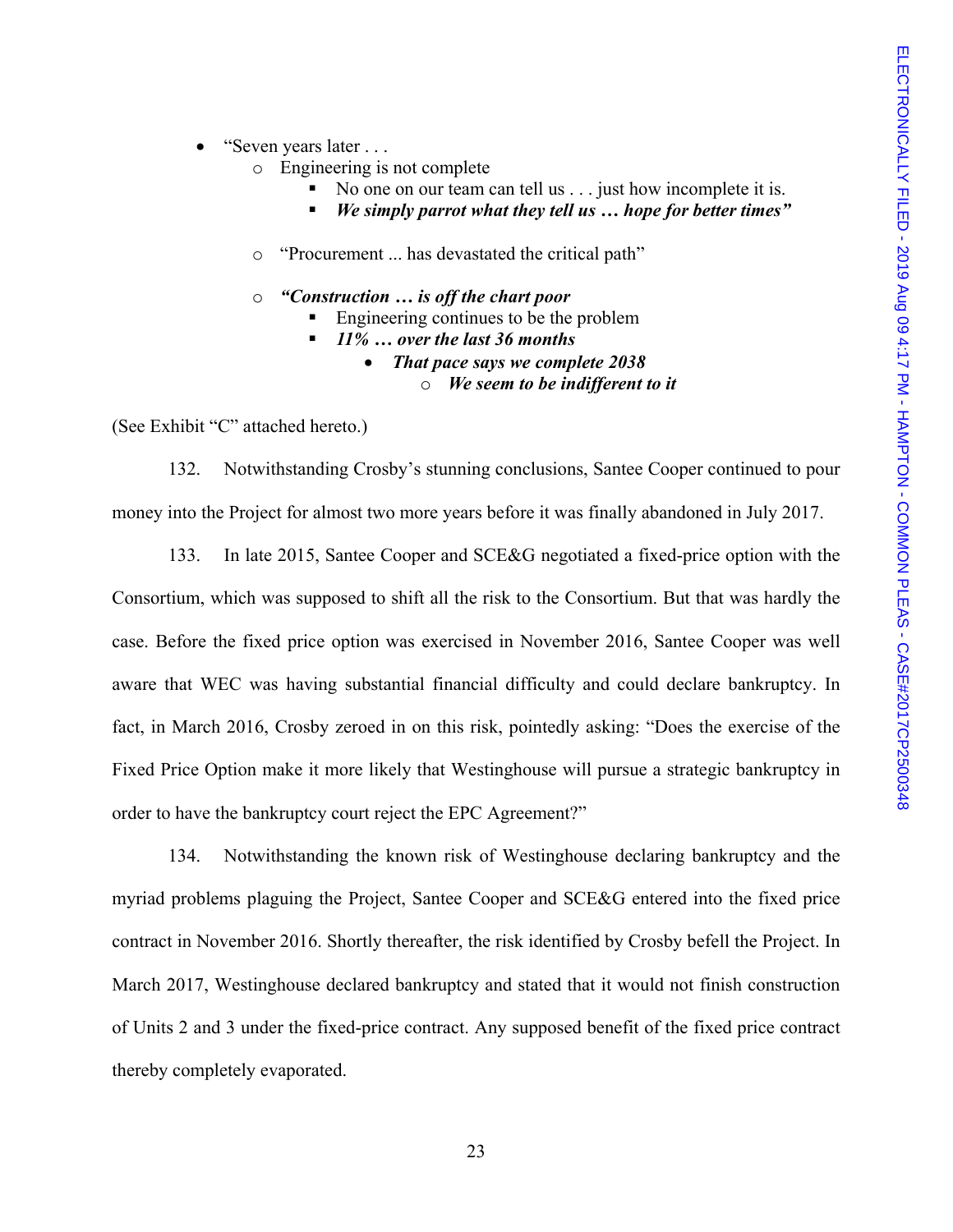135. The emails, letters, etc., described above tell the indisputable story of a project beset almost from the beginning with myriad fundamental, entrenched problems that led inexorably to major delays and cost overruns. Yet, it was a story Santee Cooper kept largely to itself. With the exception of the letters exchanged between Calcaterra and Carter in 2010, none of the emails, letters, notes, charts, graphs, reports, and other documents described above were shared with Central. This includes the Bechtel assessment. Santee Cooper told Central nothing about that assessment after receiving it in November 2015, and when Central learned about it in late 2016 and expressly requested a copy, Santee Cooper denied the request. Only after the Project was abandoned in July 2017 did the true, alarming facts about the Project start coming out. Until then, Central, like so many others, was kept in the dark.

136. To cite just a few examples, Central was not informed that submodule fabrication at Lake Charles was "still in the ditch" in February 2013; that in March 2014, Crosby concluded that "[i]t's past time to end the Lake Charles debacle" and that "sub-module deliveries are going to kill the project"; that in April 2014, Santee Cooper and SCE&G had informed the CEOs of WEC and CB&I that they were either "incompetent or intentionally misleading" the Owners; that in September 2014, Santee Cooper's CEO did not have "any real confidence that the proposed rollout schedule that the Consortium shared with the Owners on August 1st [was] achievable" and concluded that the Owners had "become tied to artificial dates . . . often driven by disclosure considerations"; that in June 2015, Santee Cooper had determined that "the Consortium has little credibility ... for developing a realistic cost estimate"; and that in March 2016, construction was "off the chart poor," that at the current pace, construction would not be complete until 2038, as to which the Owners were seemingly "indifferent," and that Santee Cooper was "simply holding on . . . hoping and trusting the Consortium will one day pull it all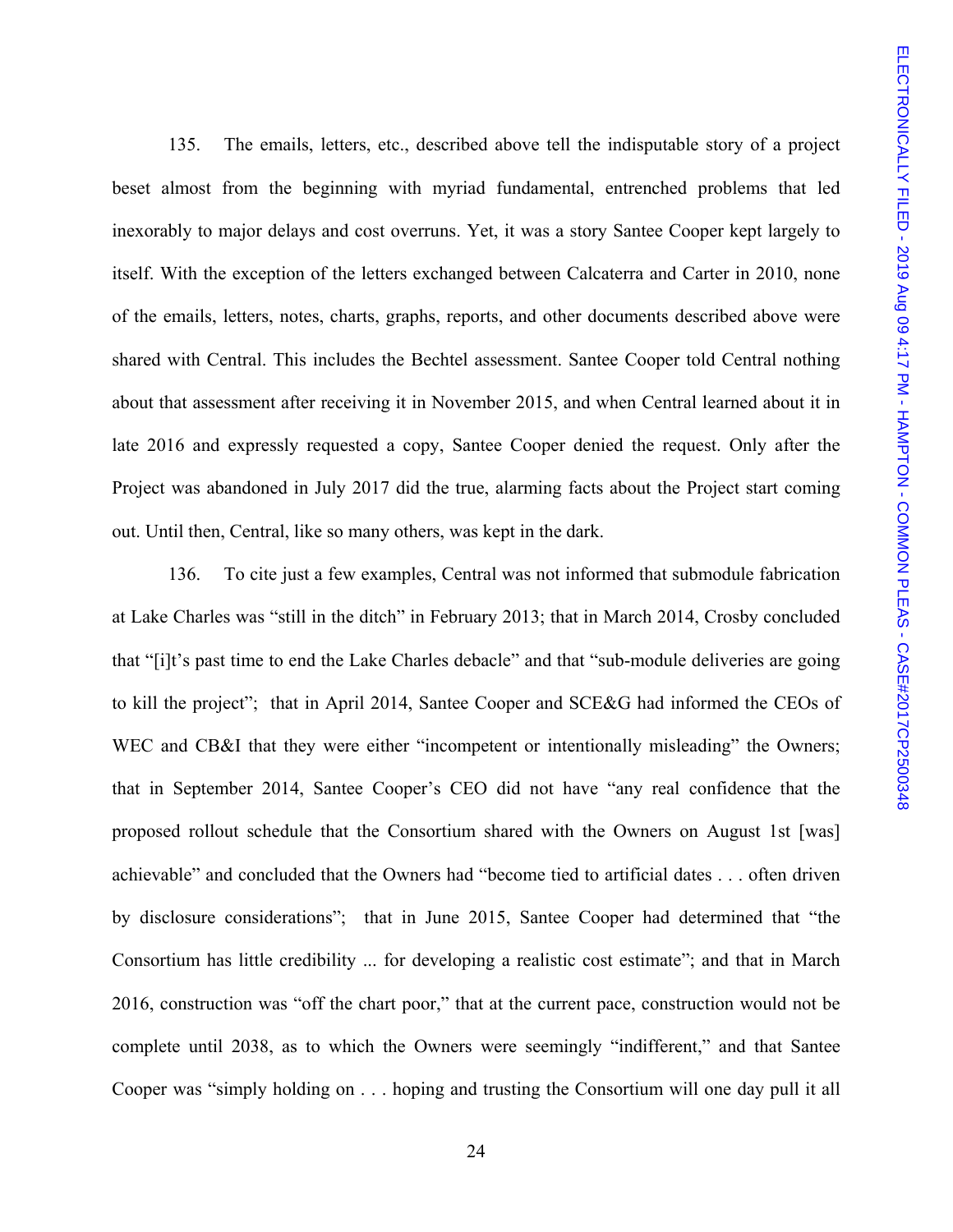together." Santee Cooper officials candidly discussed all this and much more among themselves and with SCE&G, but concealed these facts from Central and the public.

137. On July 31, 2017, Santee Cooper issued a press release announcing the Directors' decision to suspend construction of Units 2 and 3. SCE&G issued a similar press release on the same day. Santee Cooper's July 31 press release explained that Santee Cooper had spent approximately \$4.7 billion in construction and interest to date and that finishing the Project would end up costing Santee Cooper a total of \$11.4 billion.

138. Units 2 and 3 never entered service, were never used or usable by Santee Cooper, SCE&G, or anyone else, and will provide no benefit to Santee Cooper's customers, including Central.

139. Notwithstanding the abandonment of Units 2 and 3, Santee Cooper has continued to charge Central for costs associated with the construction of those units.

## **B. ADDITIONAL DEFENSES TO FIFTH AMENDED CLASS ACTION COMPLAINT**

### **FOR A SECOND DEFENSE OR AFFIRMATIVE DEFENSE (Negligence of Others)**

140. Central is not directly, vicariously, or otherwise liable for any acts or omissions of SCE&G, Santee Cooper, or Santee Cooper's board of directors regarding the design, construction, or abandonment of the V.C. Summer Project or the rates charged as a result of the V.C. Summer project and cannot be held liable for the acts or omissions of those parties.

### **FOR A THIRD DEFENSE OR AFFIRMATIVE DEFENSE (Lack of Proximate Cause)**

141. Any alleged damages claimed to be sustained by Plaintiffs and the putative class relating to the design, construction, or abandonment of the V.C. Summer Project were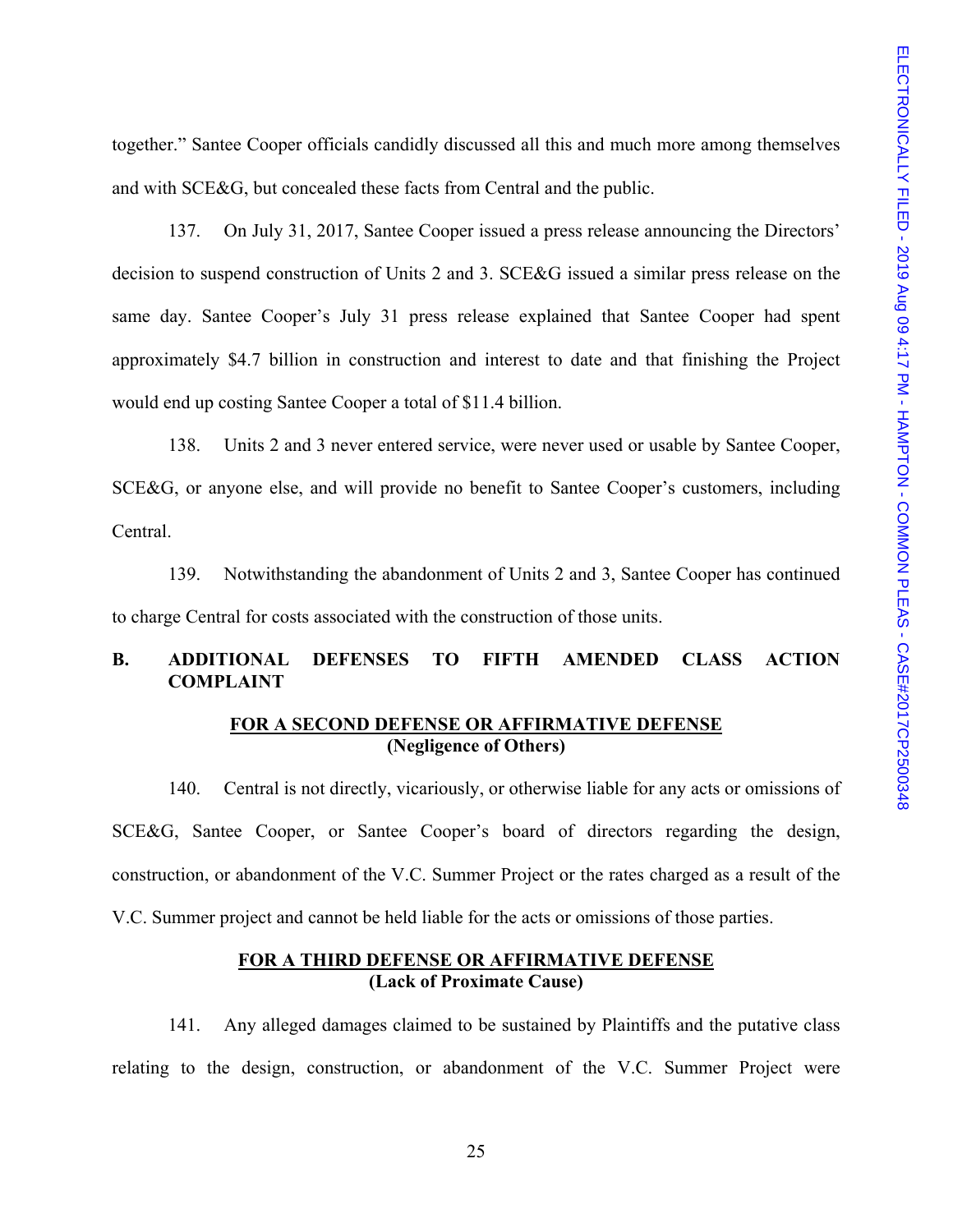occasioned and proximately caused solely by the acts or omissions of other parties over whom Central had no supervision or control, and therefore Central cannot be held liable to Plaintiffs and the putative class for any alleged damages sustained by Plaintiffs by reason of those alleged acts or omissions.

### **FOR A FOURTH DEFENSE OR AFFIRMATIVE DEFENSE (Statute of Limitations)**

142. Plaintiffs' claims and those of the putative class are barred in whole or in part by the applicable statutes of limitation and any applicable statute of repose.

## **FOR A FIFTH DEFENSE OR AFFIRMATIVE DEFENSE (Economic Loss Rule)**

143. The cause of action by Plaintiffs and the putative class for negligence against Central is barred by the economic loss rule because the damages sought to be recovered are economic.

## **FOR A SIXTH DEFENSE OR AFFIRMATIVE DEFENSE (Lack of Privity)**

144. Because Plaintiffs and the putative class have no contractual or other legal relationship with Central, Plaintiffs' claims against Central and those of the putative class against Central are barred because of a lack of privity.

## **FOR A SEVENTH DEFENSE OR AFFIRMATIVE DEFENSE (Lack of Standing)**

145. Plaintiffs and the putative class lack standing to sue Central.

## **FOR AN EIGHTH DEFENSE OR AFFIRMATIVE DEFENSE (No Unjust Enrichment)**

146. As a non-profit entity, Central retains only sufficient money to cover its costs and to meet its capital requirements.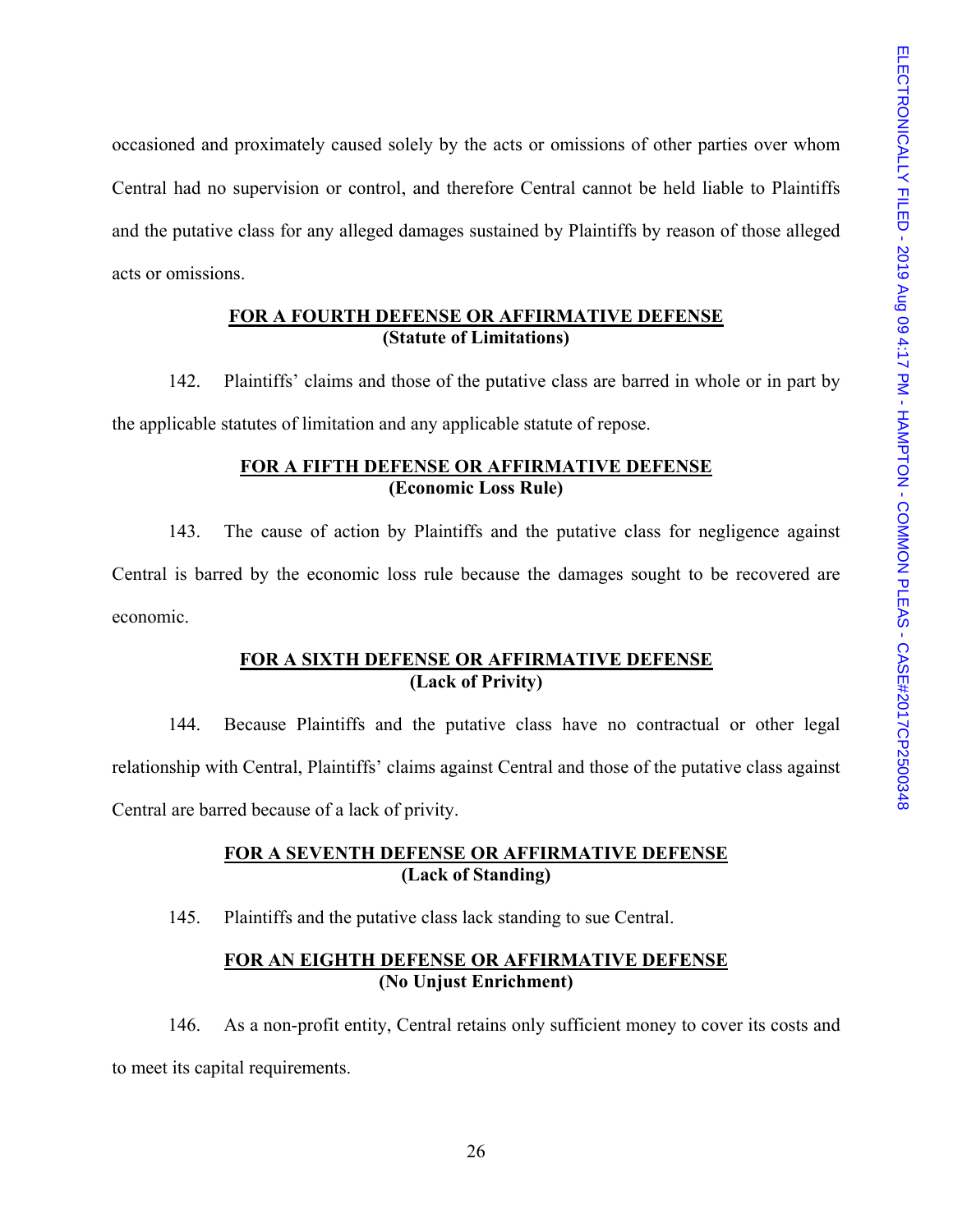147. Because Central has paid to Santee Cooper rates for power as established by Santee Cooper, Central has not been enriched by the reimbursement of those costs from its member cooperatives.

### **FOR A NINTH DEFENSE OR AFFIRMATIVE DEFENSE (Rule 12(b)(6))**

148. The Third Amended Complaint fails to state facts sufficient to constitute a cause of action pursuant to which punitive damages, treble damages, or costs could be awarded, or any other relief granted, against Central.

# **C. CENTRAL'S CROSS-CLAIMS AGAINST DEFENDANT SANTEE COOPER 1. NATURE OF CROSS-CLAIMS**

149. Central seeks a declaration that Santee Cooper, which owns 45% of the abandoned nuclear generating units at V.C. Summer, lacks statutory authority to impose on its customers charges related to the failed V.C. Summer Project, and further seeks a declaration of Central's rights and Santee Cooper's contractual obligations with respect to improper charges that Santee Cooper has imposed and intends to impose on Central, as well as a constructive trust on a lump sum payment received by Santee Cooper. In addition to Central's cross-claims against Santee Cooper, Central further seeks statutory relief against Santee Cooper's individual directors solely in their capacity as directors.

### **2. PARTIES AND JURISDICTION**

150. Central is a South Carolina non-profit corporation with headquarters located in Columbia, South Carolina. Central is not subject to the jurisdiction of the South Carolina Public Service Commission or the Base Load Review Act, S.C. Code Ann. §§ 58-33-210 through 58-33-298.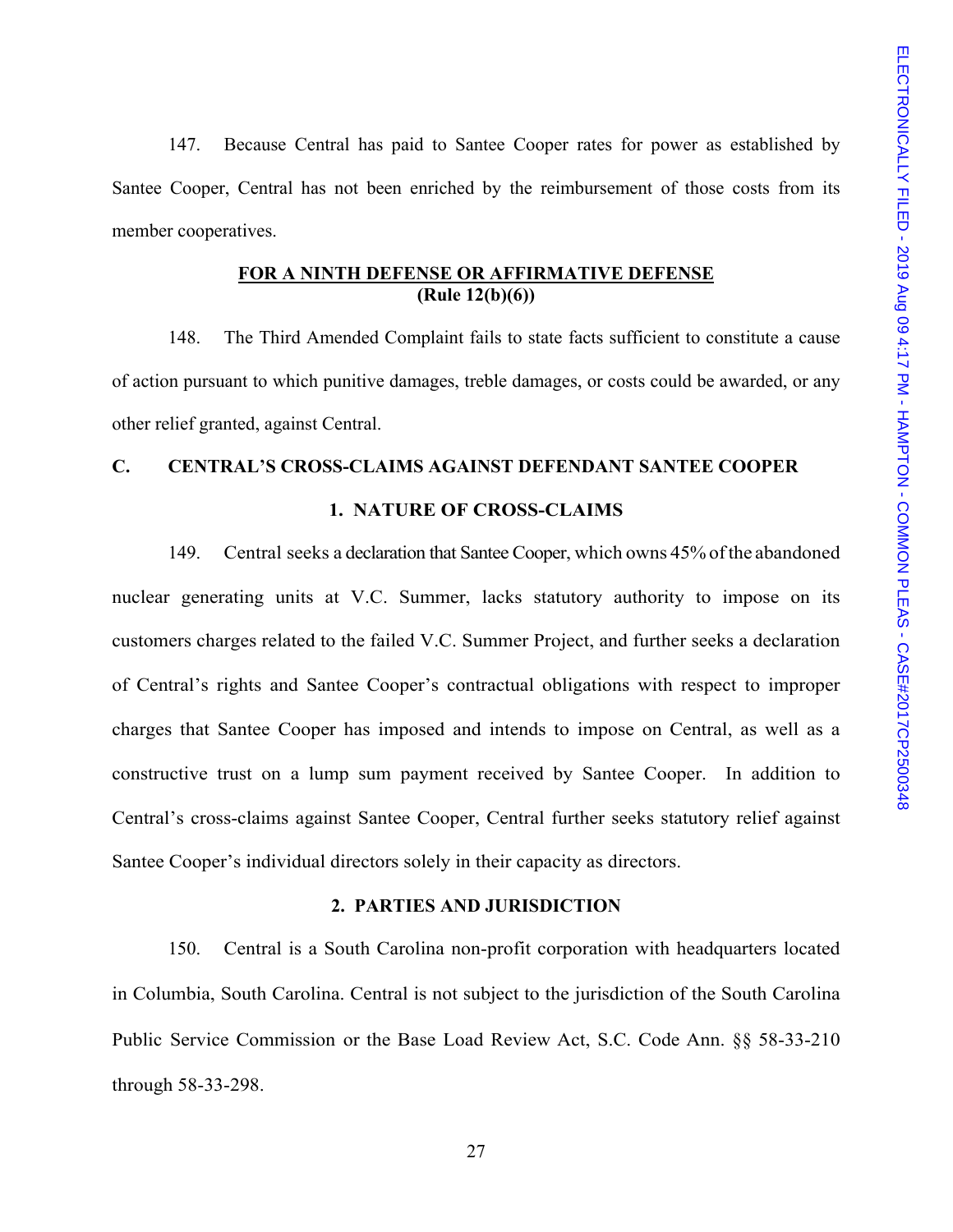151. Santee Cooper is a public authority of the State of South Carolina, a body corporate and politic, with the power to sue and be sued, and with a principal office in the town of Moncks Corner near the Santee Cooper power dam and navigation locks in Berkeley County.

152. William Finn, Barry Wynn, Kristofer Clark, Merrell W. Floyd, J. Calhoun Land IV, Stephen H. Mudge, Peggy H. Pinnell, Dan J. Ray, and David F. Singleton are the directors of Santee Cooper. These individual parties are collectively referenced as "Directors".

153. The parties are subject to the jurisdiction of this Court.

- 154. Venue is proper in this Court.
- 155. The Court has subject-matter jurisdiction over the claims in this action.

### **3. INCORPORATION OF FACTUAL ALLEGATIONS**

156. The preceding factual allegations set forth in Paragraphs 77 through 139 of Section II. A. "FACTUAL BACKGROUND RELEVANT TO ADDITIONAL DEFENSES AND CROSS-CLAIMS AGAINST SANTEE COOPER" are incorporated by reference into each individual claim for relief below as if fully restated within each claim for relief.

### **4. CLAIMS FOR RELIEF**

### **COUNT ONE Declaratory Judgment—Breach of Statutory Duties (Santee Cooper)**

157. Central seeks a declaration of Santee Cooper's statutory authority under South Carolina law, and enforcement of that authority as declared by the Court. This case presents a justiciable controversy, and Central is entitled to have determined questions of construction arising under the statutes at issue and to obtain a declaration of rights, status, or other legal relations thereunder in accordance with the Uniform Declaratory Judgments Act,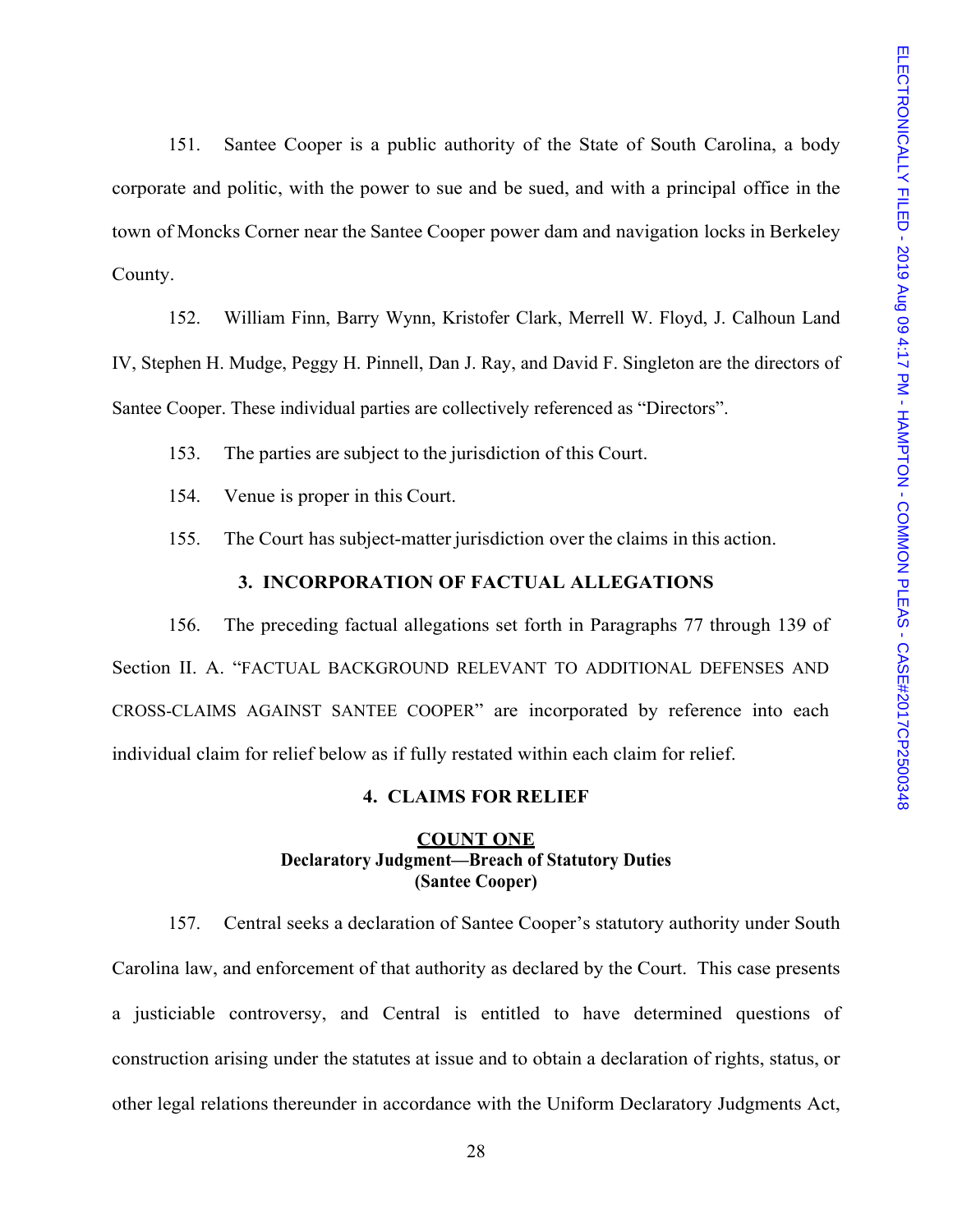S.C. Code Ann. §§ 15-53-10 through 15-53-140.

158. Because Santee Cooper is a creature of statute, Santee Cooper's powers are enumerated and limited by statute.

159. S.C. Code Ann. § 58-31-30 subsections (A)(7) and A(13) expressly impose the "used and useful" test on Santee Cooper's ability to include costs for facilities in rates charged to its customers. Accordingly, while Santee Cooper has statutory authority to build and maintain facilities for the manufacture, distribution, purchase, and sale of power, and has authority to impose charges for the use of those facilities, Santee Cooper has no authority to collect charges for facilities that are *not* used or useful, for services that are *not*  rendered, or for commodities that are *not* furnished.

160. Because Santee Cooper and SCE&G have abandoned the V.C. Summer Project and the construction of V.C. Summer Units 2 and 3, those facilities will not be used and useful, and Santee Cooper will not render any services or furnish any commodities in connection with those facilities.

161. Thus, Santee Cooper has exceeded its statutory authority and violated South Carolina law by imposing and collecting charges related to the V.C. Summer Project and the construction of the abandoned V.C. Summer Units 2 and 3. As a creature of statute, Santee Cooper has only those rights granted by statute, and its attempt to charge Central for the abandoned project is *ultra vires* and unlawful.

162. Additionally, at all times relevant to this Cross-Claim, S.C. Code Ann. § 58-31- 55 required Santee Cooper to provide generation, transmission, and distribution services to its wholesale and retail customers "at just and reasonable rates."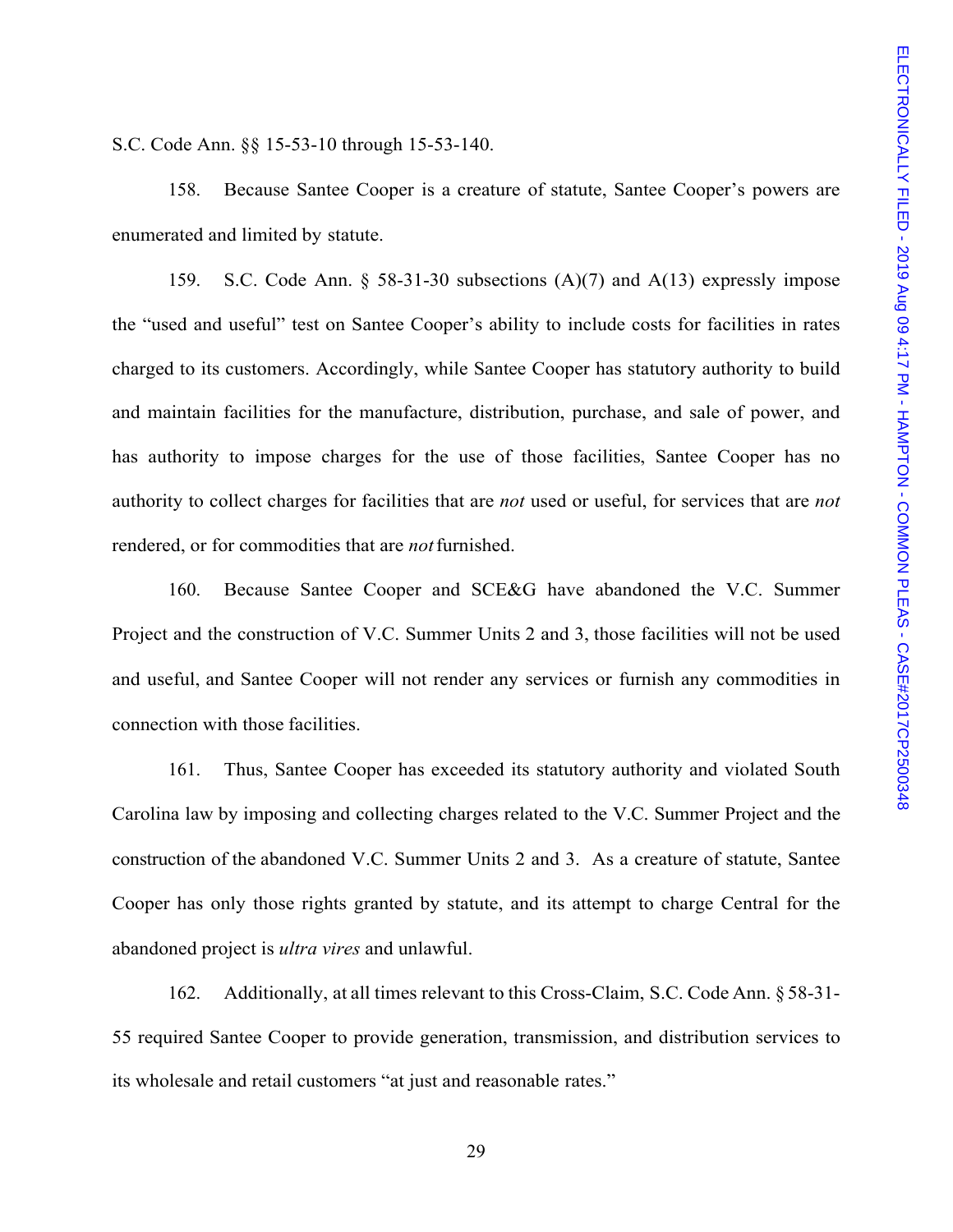163. Under settled rate-making principles applicable to Santee Cooper, it may not recover from ratepayers the costs associated with facilities that are not used and useful and/or that have been abandoned before completion.

164. V.C. Summer Units 2 and 3 have been abandoned, and such units are not, and will not be, used and useful.

165. Thus, it is unjust and unreasonable, and a violation of its statutory duties, for Santee Cooper to impose on ratepayers rates that include costs associated with Units 2 and 3.

166. Central is entitled to a declaration that Santee Cooper has exceeded its statutory authority and violated South Carolina law by imposing and collecting rates that include costs associated with the V.C. Summer Project and the abandoned V.C. Summer Units 2 and 3.

167. In the alternative, even if Santee Cooper were not required to exclude from rates all costs associated with the abandoned units, a substantial portion of such costs, in an amount to be determined at trial, should be excluded because inclusion of such costs in the rates to ratepayers would not be just or reasonable.

168. Thus, in the alternative, Central is entitled to a declaration that Santee Cooper has exceeded its statutory authority and violated South Carolina law by imposing and collecting unjust and unreasonable rates related to the V.C. Summer Project and the construction of the abandoned V.C. Summer Units 2 and 3.

## **COUNT TWO Breach of Contract (Santee Cooper)**

169. Central seeks a declaration of its rights and Santee Cooper's duties under the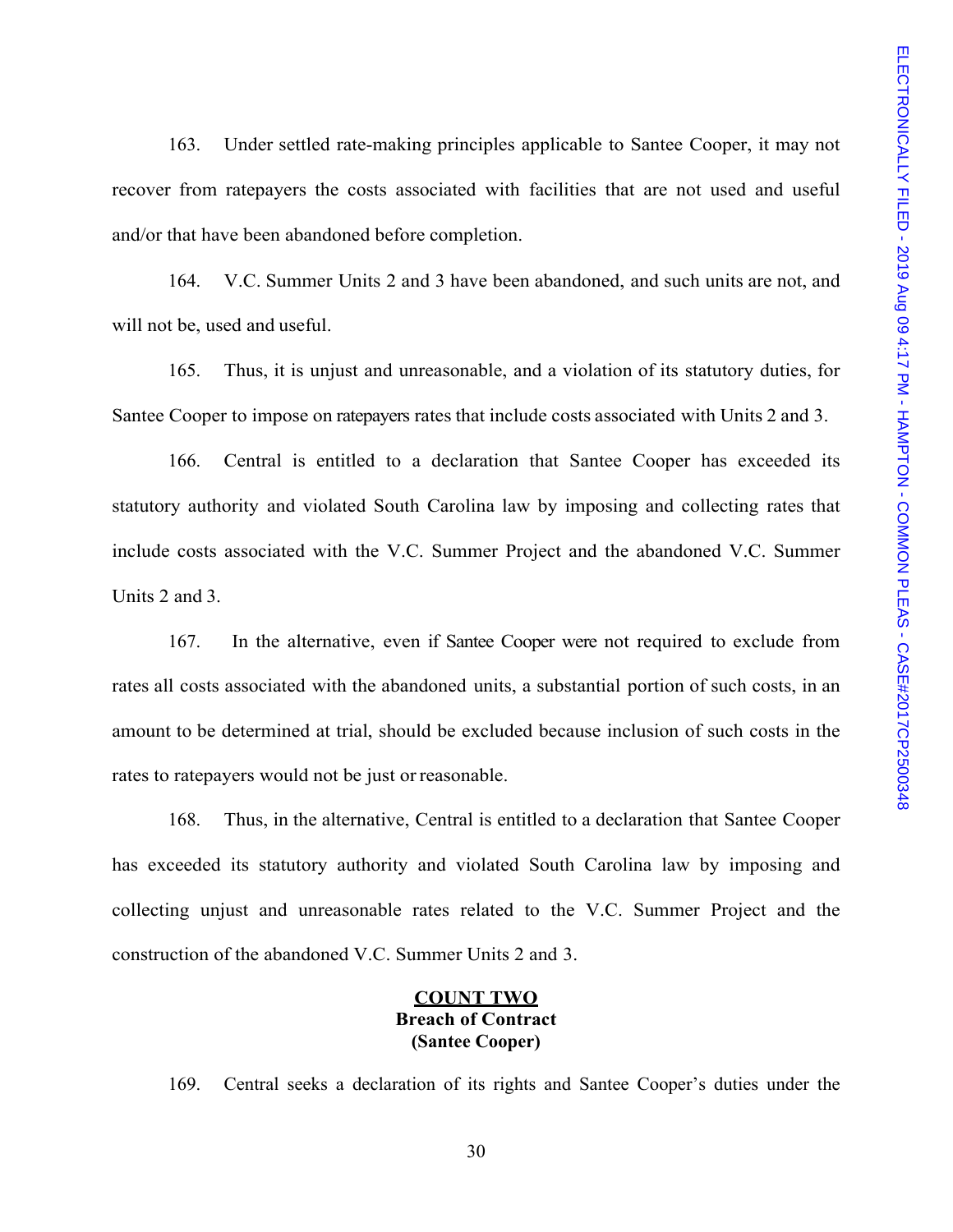Coordination Agreement, and enforcement of those rights and duties. This case presents a justiciable controversy, and Central is entitled to have determined questions of construction arising under the contract at issue and to obtain a declaration of rights, status, or other legal relations thereunder in accordance with the Uniform Declaratory Judgments Act, S.C. Code Ann. §§ 15-53-10 through 15-53-140.

170. The Coordination Agreement between Santee Cooper and Central is a binding and enforceable contract under which Central has performed its obligations.

171. In addition to violating South Carolina law by imposing rates and charges related to the V.C. Summer Project and the construction of the abandoned V.C. Summer Units 2 and 3, as set forth in Count One, Santee Cooper has breached the Coordination Agreement.

172. Permissible rates and charges for Central's purchases from Santee Cooper under the Coordination Agreement are derived from an annual "Cost of Service Study."

173. The annual Cost of Service Study is based on Santee Cooper's "revenue requirements," which are defined as ''those annual costs of a utility (in this case, [Santee Cooper]) that are *reasonably* recovered through rates and charges to [Santee Cooper's customers] for *"service* during a given period." (Sec. I. A. of Appx. E to May 20, 2013 Amendment to Coordination Agreement) (emphasis added).

174. Because the V.C. Summer Project was abandoned, V.C. Summer Units 2 and 3 are not providing and will not provide *any* service to Central, and the Coordination Agreement does not permit Santee Cooper to recover costs associated with such units from Central. In charging such costs to Central, Santee Cooper has breached and continues to breach the Coordination Agreement, including the implied covenant of good faith and fair dealing, and Central is entitled to a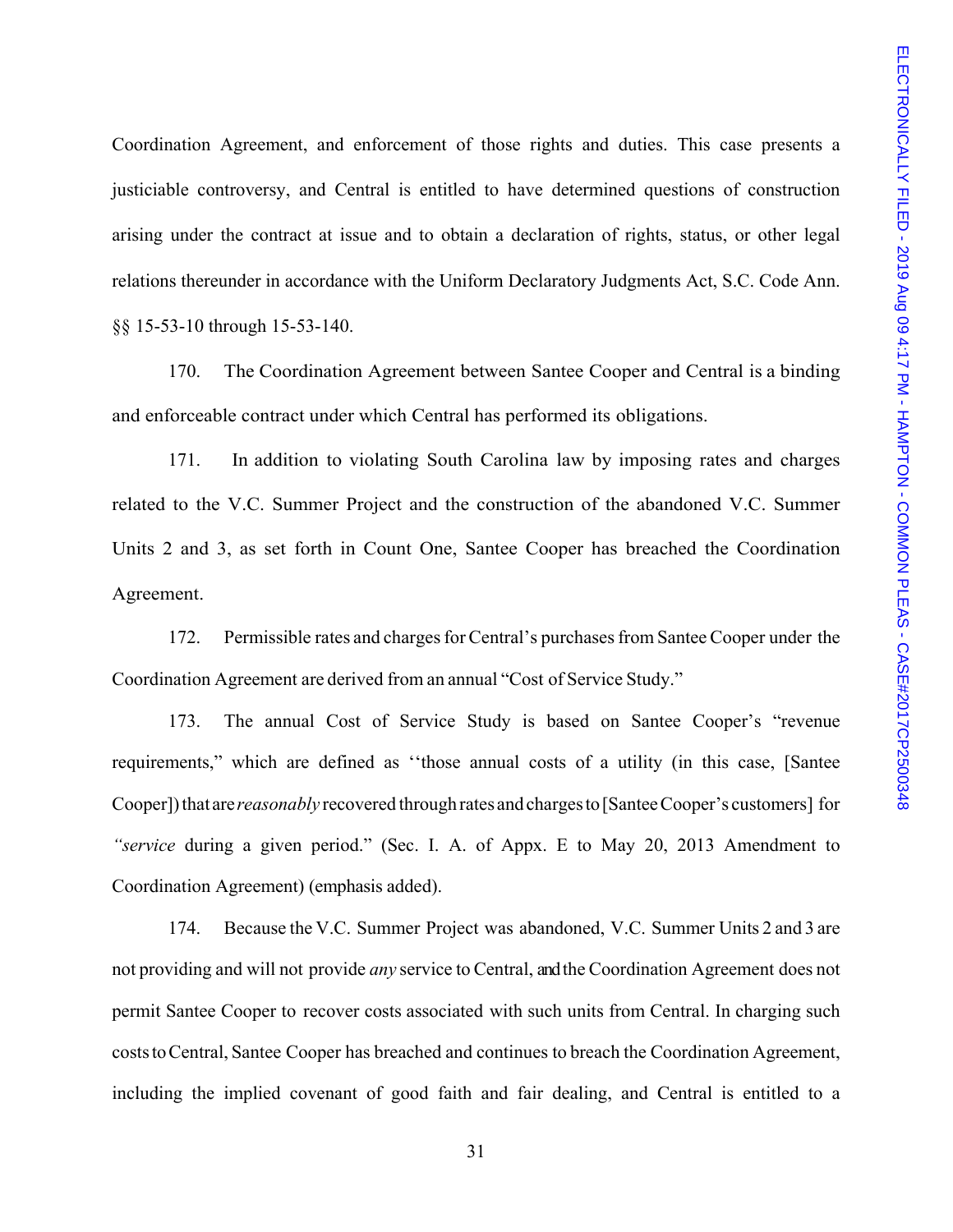declaration to that effect.

175. Additionally, because the abandoned Units 2 and 3 are not and will not be used or useful, the costs associated with those units may not *reasonably* be recovered from Central. In charging such costs to Central, Santee Cooper has breached and continues to breach the Coordination Agreement.

176. In the alternative, even if Santee Cooper were not required to exclude from rates all costs associated with the abandoned units, a substantial portion of such costs, in an amount to be determined at trial, cannot "reasonably" be recovered from Central. In charging such costs to Central, Santee Cooper has breached and continues to breach the Coordination Agreement, including the implied covenant of good faith and fair dealing, and Central is entitled to a declaration to that effect.

177. Central is entitled to such further relief as is necessary or proper to ensure that Central is compensated for any past improper charges and to prevent Santee Cooper from imposing any future charges related to the V.C. Summer Project or V.C. Summer Units 2 and 3.

178. Central is also entitled to such further relief as is necessary or proper to prevent Santee Cooper from imposing any future unjust and unreasonable rates related to the V.C. Summer Project or V.C. Summer Units 2 and 3.

179. In addition, pursuant to Art. II.B.1 of the Coordination Agreement, Santee Cooper was obligated to "exchange [with Central] information and studies and analyses relating to matters involving generation and transmission planning ...."

180. The Coordination Agreement also requires Santee Cooper to "cooperate and coordinate [with Central] with respect to the joint planning of future Resources"—a process that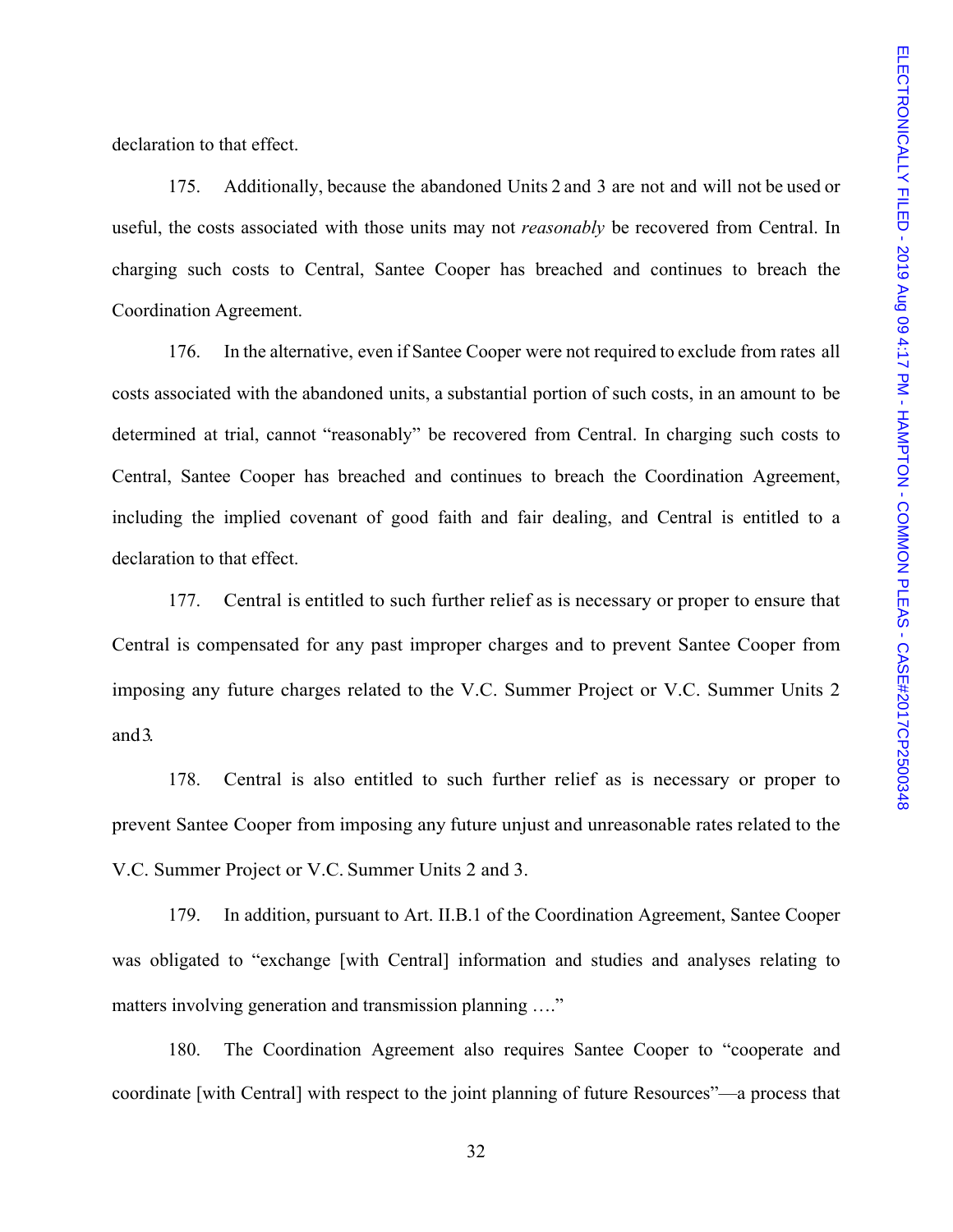involves "Preliminary Assessments" based on "System Load Forecasts," "Generation Expansion Plans," and the "Planned Retirement" of any "Shared Resources" (including V.C. Summer Units 2 and 3) that may no longer be necessary to meet system needs. (Art. IV of May 20, 2013 Amendment to Coordination Agreement). This process also included review of whether existing generation plans should be modified.

181. As part of this process, the parties were to work "cooperatively and in good faith" and "collaboratively." Also, Santee Cooper was obligated to "regularly share with Central . . . information in its possession or control which [Santee Cooper] reasonably believes is material to the development of the Generation Expansion Plan."

182. Pursuant to its express and implied duties under Article IV, Santee Cooper was obligated to provide material information to Central regarding the V.C. Summer Project.

183. Santee Cooper failed to provide material information to Central regarding the V.C. Summer Project. For example, Santee Cooper did not disclose either the First or Final Bechtel Reports to Central. Thus, Central did not know that in November 2015, Bechtel had concluded that the projected commercial operation dates would be delayed by 18 to 26 months for Unit 2 and 24 to 36 months for Unit 3, which would add significantly to overall project costs.

184. Nor was Central informed about other problems known by Santee Cooper and identified by Bechtel with respect to the V.C. Summer Project.

185. Santee Cooper thwarted the parties' joint planning process and breached its duties under Articles II and IV, as well as the implied covenant of good faith and fair dealing, by failing to provide to Central information, studies, and analyses that were material to the V.C. Summer Project and the parties' joint generation planning.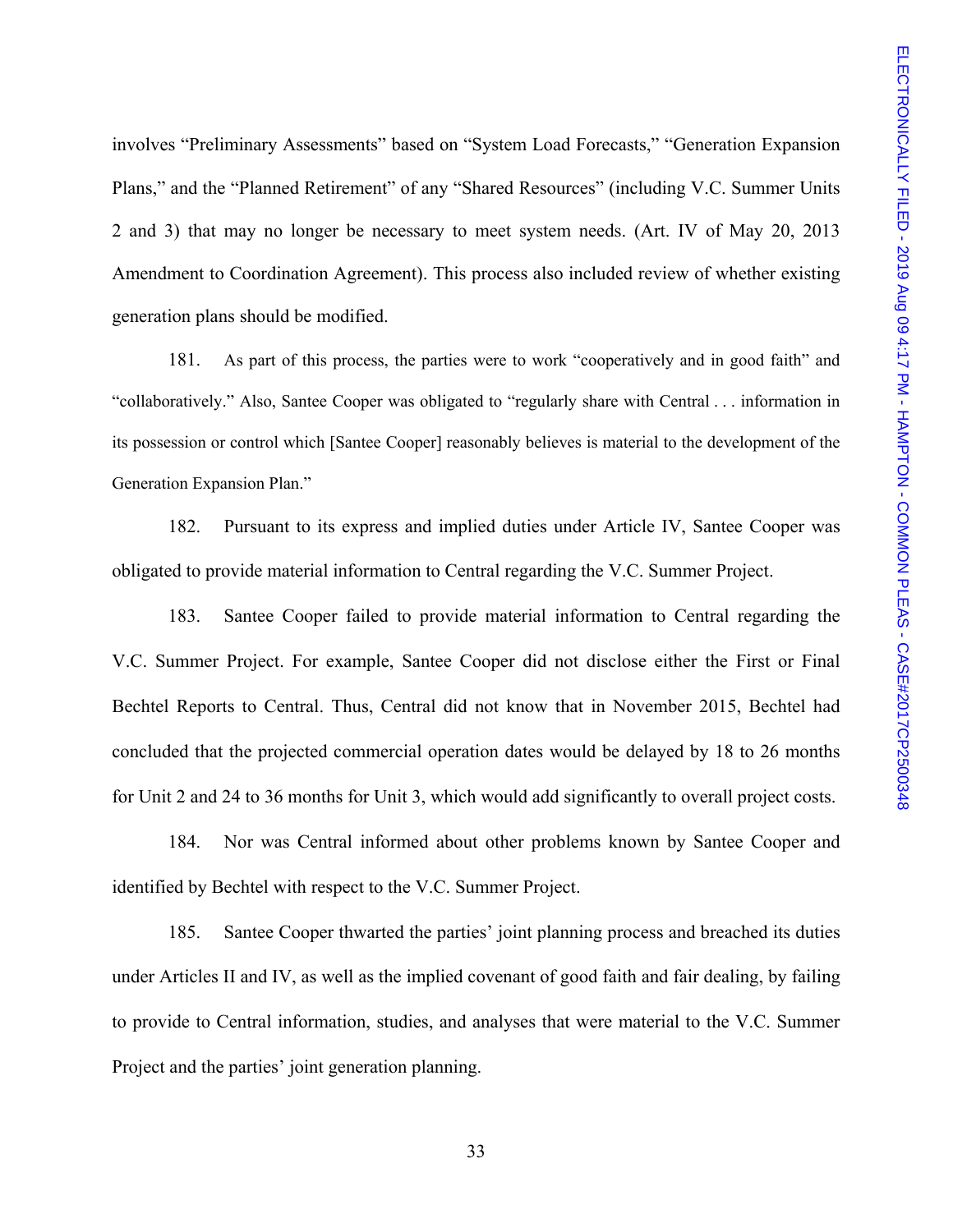186. These breaches deprived Central of the full benefit of its contractual rights, including with respect to joint generation planning, Preliminary Assessments, Generation Expansion Plans, and the potential Planned Retirement of V.C. Summer Units 2 and 3. Central is entitled to a declaration to that effect and to such relief as is necessary or proper to ensure that Central is compensated for any past improper charges and to prevent Santee Cooper from imposing future charges related to the V.C. Summer Project.

187. Santee Cooper further breached its duties under Article IV by failing to engage in good faith joint generation planning with Central. Central is entitled to a declaration to that effect and to such relief as is necessary or proper to ensure that Central is compensated for any past improper charges and to prevent Santee Cooper from imposing future charges related to the V.C. Summer Project.

## **COUNT THREE Constructive Trust—Toshiba Payment and Citibank Payment (Santee Cooper)**

188. When it became apparent Westinghouse could not fulfill its obligations, Santee Cooper and SCE&G pursued claims against Toshiba Corp. ("Toshiba"), the parent entity of Westinghouse.

189. Santee Cooper and SCE&G entered an arrangement with Toshiba whereby Toshiba agreed to pay Santee Cooper and SCE&G a total sum of \$2.168 billion ("Toshiba Payment") over a fixed period of time.

190. Santee Cooper and SCE&G split the monetary guarantee from Toshiba according to their respective percentages of ownership, with Santee Cooper to receive 45 percent (\$976 million) and SCE&G to receive 55 percent (\$1.19 billion).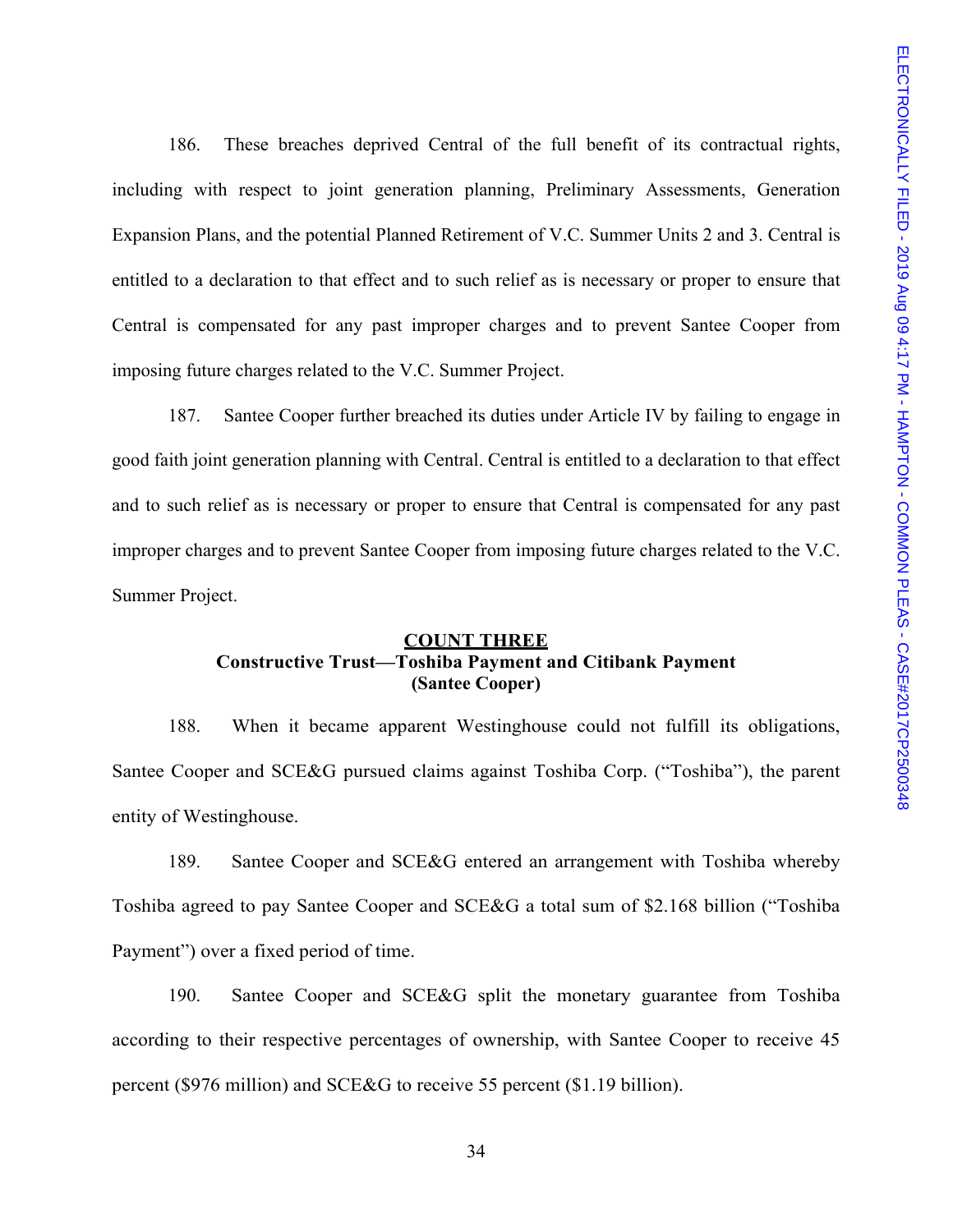191. Santee Cooper subsequently entered an arrangement with Citibank to sell its rights to the Toshiba Payment stream for a discounted lump sum cash payment in the amount of \$831.2 million ("Citibank Payment"), which payment has been paid to Santee Cooper by Citibank.

192. Santee Cooper's conduct with respect to the V.C. Summer Project as set forth in these Cross-Claims and the circumstances pursuant to which Santee Cooper received the Citibank Payment render it inequitable for Santee Cooper to retain the Citibank Payment, which should instead be allocated to Santee Cooper's customers in an amount proportional to the percentage of Santee Cooper's capital costs borne by the customers.

193. Central is Santee Cooper's largest customer, and through the rates it pays to Santee Cooper, Central bears approximately 70% of Santee Cooper's capital costs.

194. This Court should impose a constructive trust on the Citibank Payment and order Santee Cooper to pay to Central 70% of the discounted lump sum payment received by Santee Cooper from Citibank, with such payment to be distributed by Central to its member cooperatives.

## **COUNT FOUR Breach of Statutory Duties (Directors)**

195. This Cross-Claim is brought against the Directors solely in their official capacities as directors.

196. Central is a wholesale customer of Santee Cooper and has standing to bring this claim under S.C. Code Ann. § 58-31-57.

197. At all times relevant to this Cross-Claim, S.C. Code Ann. § 58-31-55 required the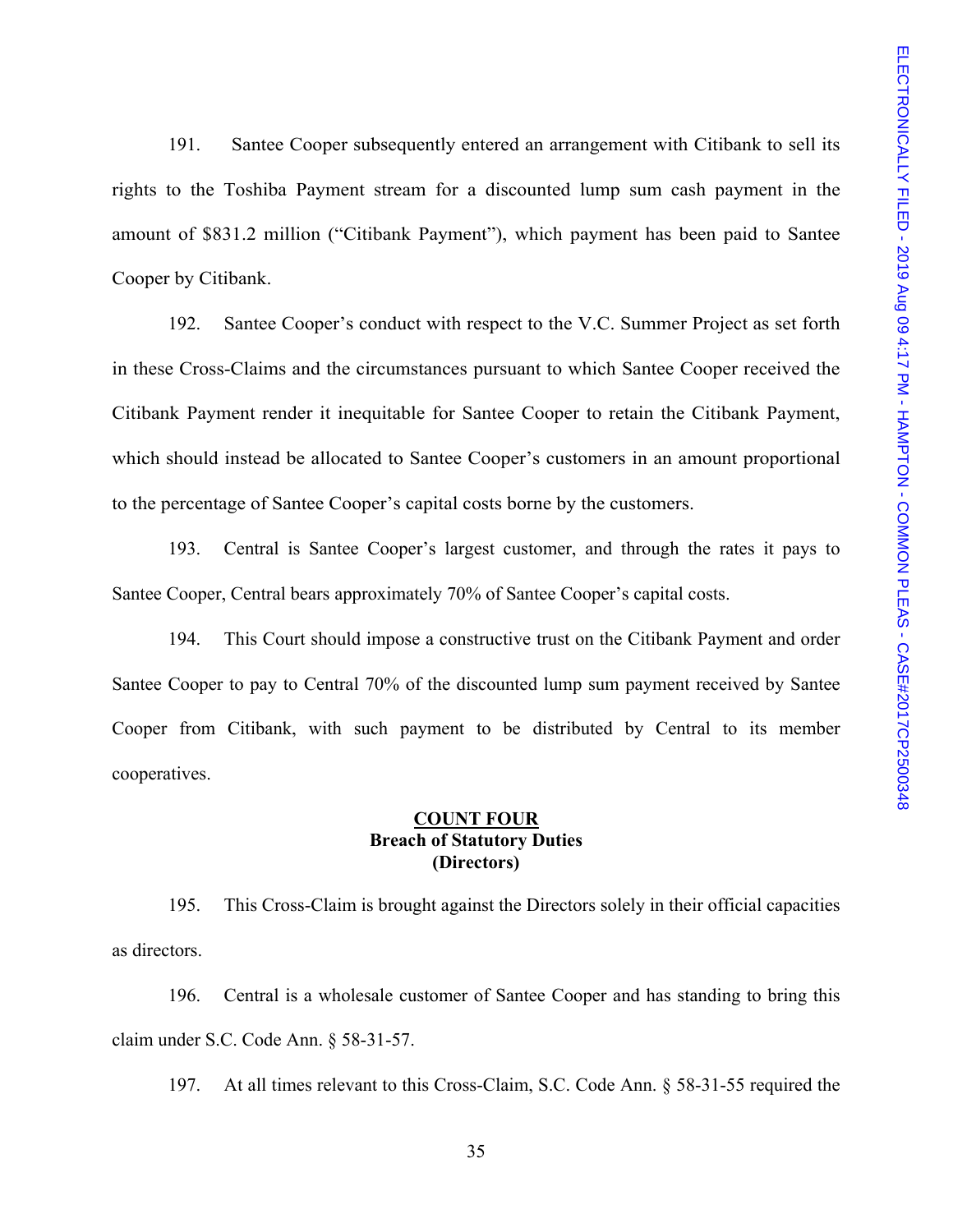Directors to ensure that Santee Cooper provide generation, transmission, and distribution services to its wholesale and retail customers "at just and reasonable rates."

198. The inclusion of costs associated with Units 2 and 3 in rates charged to Central is not just and reasonable.

199. Central is entitled to a declaration that the imposition and collection of rates that include costs associated with the V.C. Summer Project and the abandoned V.C. Summer Units 2 and 3 does not comport with S.C. Code Ann. § 58-31-55.

200. In the alternative, Central is entitled to a declaration that, even if all costs associated with the abandoned units were not required to be excluded from Santee Cooper's rates, a substantial portion of such costs, in an amount to be determined at trial, should be excluded because they are not just and reasonable.

201. Central is entitled to such further relief, including equitable relief under S.C. Code Ann. § 58-31-57, as is necessary or appropriate to prevent Santee Cooper from imposing any future charges related to the V.C. Summer Project or V.C. Summer Units 2 and 3.

### **COUNT FIVE Contractual Indemnification (Santee Cooper)**

202. Under Art. XIV.K of the Coordination Agreement, Santee Cooper agreed to indemnify and hold Central harmless from any and all legal and other expenses, suits, claims, damages, costs, fines, penalties, liabilities or other obligations of whatsoever kind, resulting from or connected with Santee Cooper's performance under the Coordination Agreement, including but not limited to any act or omission of Santee Cooper's officers, employees, and agents.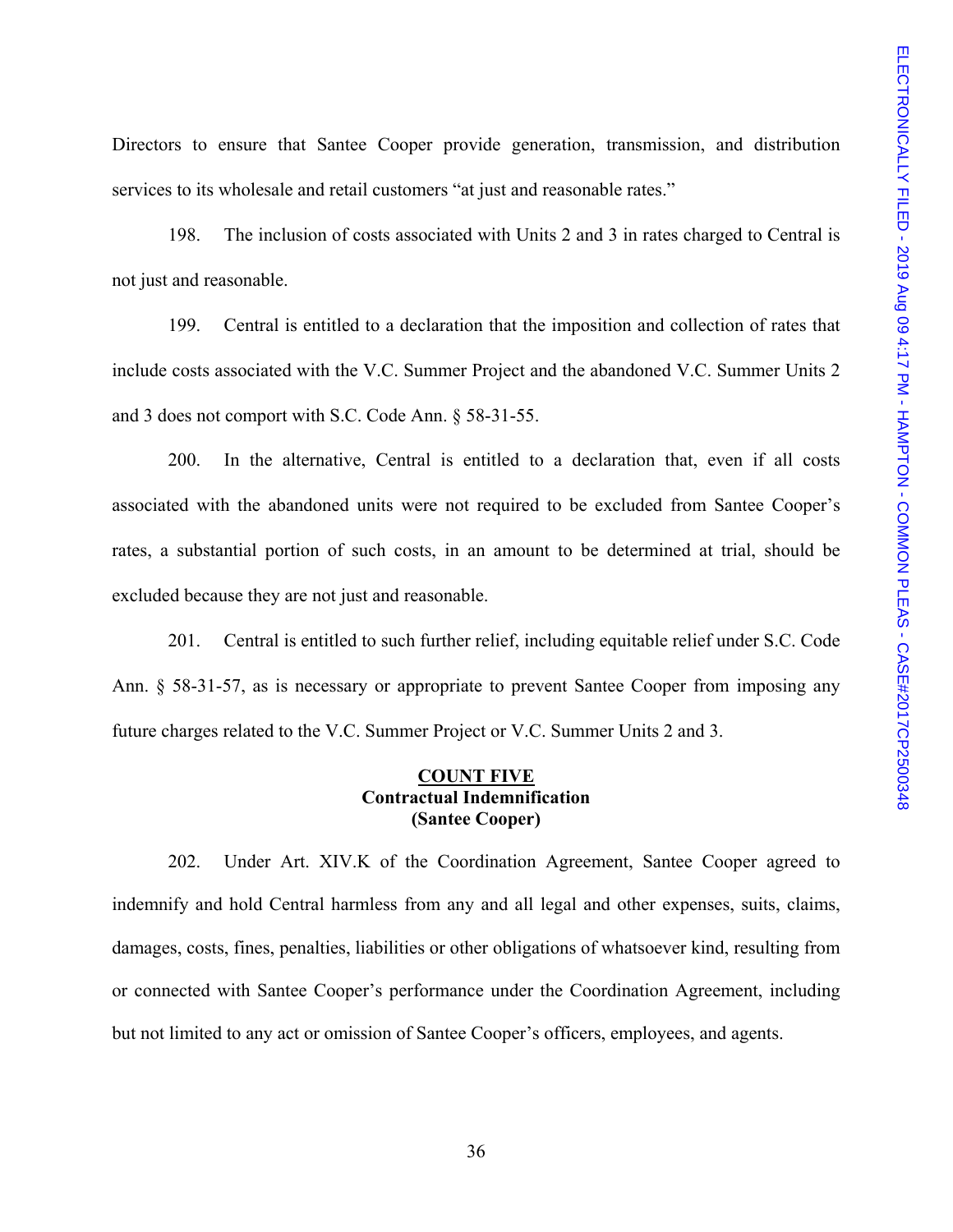203. The claims asserted by Plaintiffs against Central in this action result from or are connected with Santee Cooper's performance under the Coordination Agreement, including the acts and omissions of Santee Cooper's officers, employees, and agents.

204. Central is entitled to full contractual indemnification from Santee Cooper for all expenses, damages, costs, or other obligations incurred by Central as a result of Plaintiffs' claims.

### **III. JURY DEMAND**

Central demands a trial by jury on all issues so triable.

### **IV. PRAYER FOR RELIEF**

Central therefore prays for the following relief:

- (a) For Plaintiffs' Fourth Amended Complaint to be dismissed with respect to Central;
- (b) Declaratory Judgment against Santee Cooper as specified in Count One of Central's Cross-Claims;
- (c) Compensation and additional relief as to Santee Cooper as specified in Count Two of Central's Cross-Claims
- (d) Imposition of a constructive Trust as to Santee Cooper as set forth in Count Three of Central's Cross-Claims;
- (e) Declaratory and additional relief as to the Directors as specified in Count Four of Central's Cross-Claims;
- (f) An order requiring Santee Cooper to indemnify Central for all expenses, damages, costs, or other obligations incurred by Central as a result of Plaintiffs' claims;
- (g) Declaratory and further necessary or proper relief;
- (h) An award of Central's recoverable expenses of litigation from Santee Cooper; and